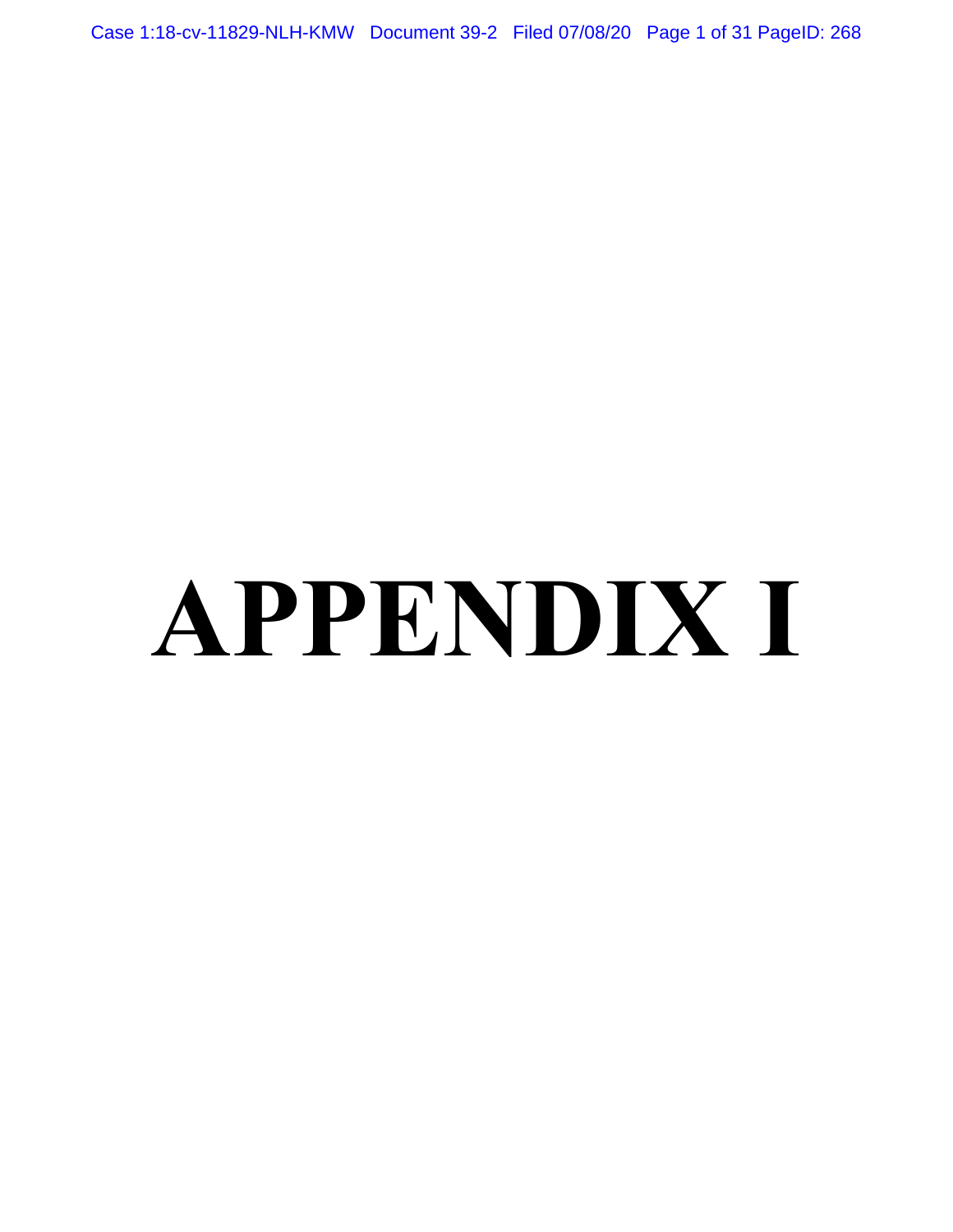#### **UNITED STATES DISTRICT COURT DISTRICT OF NEW JERSEY**

| VINCENT A. LAMONACA, on behalf of<br>himself and all others similarly situated, |                                      |
|---------------------------------------------------------------------------------|--------------------------------------|
| Plaintiff,                                                                      |                                      |
|                                                                                 | <b>CLASS ACTION</b>                  |
| v.                                                                              |                                      |
|                                                                                 | No. 1:18-cv-11829-NLH<br>$\bullet$ . |
| <b>FIRSTSTATES FINANCIAL</b>                                                    | ٠                                    |
| <b>SERVICES CORP.,</b>                                                          |                                      |
|                                                                                 |                                      |
| Defendant.                                                                      |                                      |
|                                                                                 |                                      |

#### **SETTLEMENT AGREEMENT AND RELEASE**

This Settlement Agreement and Release ("Agreement") is hereby entered into by and between VINCENT A. LAMONACA on behalf of himself and other similarly situated individuals (the "Plaintiff" or "Class Representative"), and FIRSTSTATES FINANCIAL SERVICES CORP. ("FIRSTSTATES" or "Defendant"). Plaintiff and Defendant are collectively referred to as the "Parties." This Agreement is intended by the Parties to fully, finally and forever resolve, discharge and settle all released rights and claims to the extent set forth below, subject to the terms and conditions set forth herein.

#### **RECITALS**

WHEREAS, on July 19, 2018, the Plaintiff filed a Class Action Complaint against Defendant in the United States District Court for the District of New Jersey, captioned *LaMonaca v. FirstStates Financial Services Corp.*, Civil Action No. 1:18-cv-11829-NLH, alleging violations of the Fair Debt Collection Practices Act, 15 U.S.C. § 1692, *et seq*. ("FDCPA"), consumer protection state laws and common law governing Defendant's conduct (the "Litigation");

WHEREAS, the purpose of this Agreement is to settle all of the Plaintiff's claims, which includes the claims of the Settlement Class Members as alleged in the Litigation;

WHEREAS, Defendant denies all of the allegations and claims asserted by Plaintiff in the Litigation and denies that class certification would be appropriate if the case was litigated rather than settled, but nonetheless, without admitting or conceding any liability or damages whatsoever, Defendant has agreed to settle the Litigation on the terms and conditions set forth in this Agreement, to avoid the burden, expense, and uncertainty of continuing to defend the Litigation;

WHEREAS, counsel for the Parties have conducted an extensive investigation of the facts and claims alleged in the Litigation, including but not limited to, reviewing documents and data,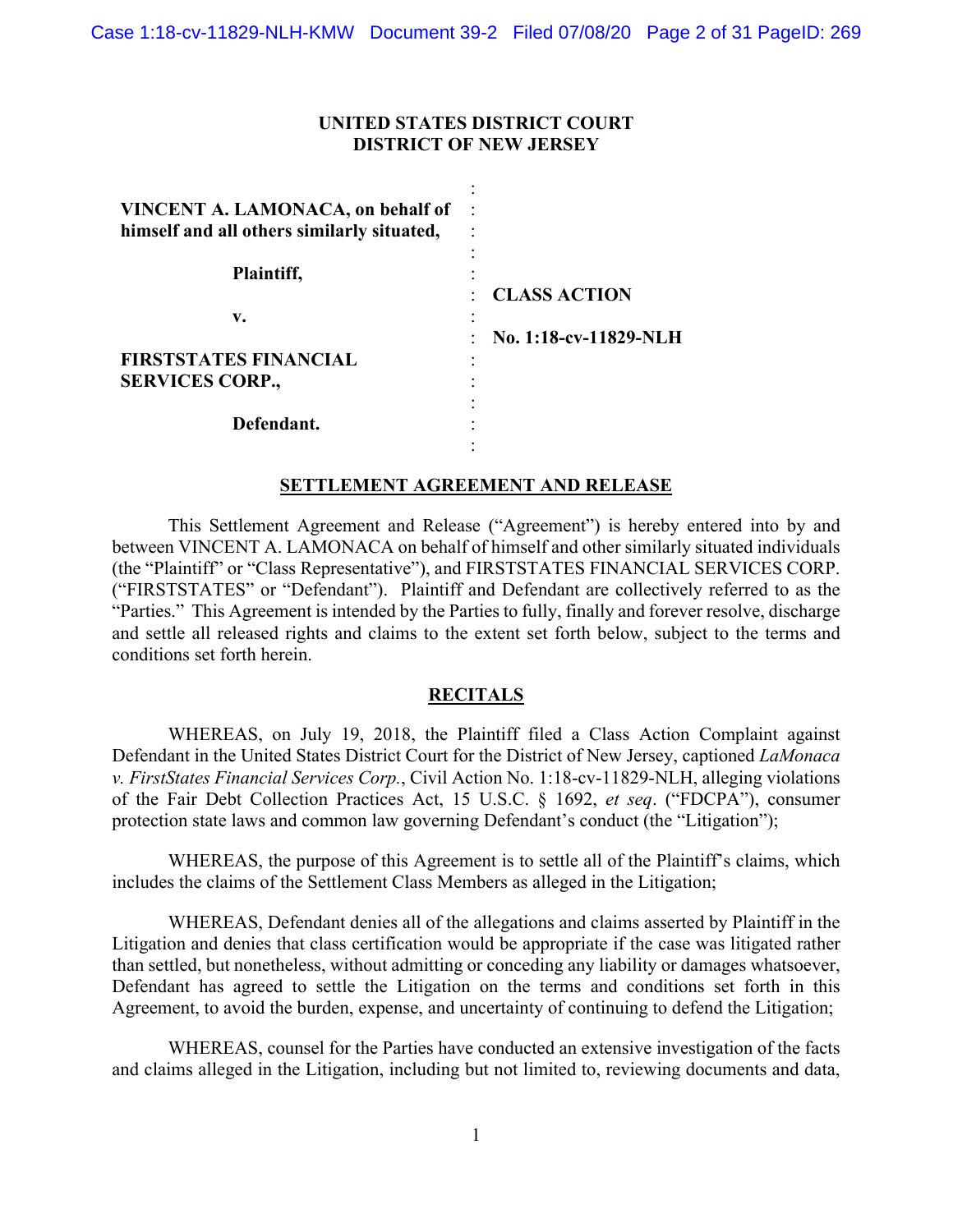interviewing witnesses, preparing for the depositions of the Plaintiff, representatives of FirstStates and certain non-party witnesses;

WHEREAS, the Parties have engaged in extensive arm's length negotiations and private mediation concerning the settlement of the claims asserted in the Litigation; and

WHEREAS, based upon their analysis and their evaluation of a number of factors, and recognizing the substantial risks of continued litigation, including the possibility that the Litigation, if not settled now, might not result in any recovery whatsoever for the Plaintiff and the Settlement Class Members, or might result in a recovery that is less favorable to the Plaintiff and the Settlement Class Members, the Plaintiff and his counsel are satisfied that the terms and conditions of this Agreement are fair, reasonable and adequate and that this Agreement is in the best interests of the Plaintiff and the Settlement Class Members.

NOW, THEREFORE, in consideration of the mutual covenants and promises set forth in this Agreement, as well as the good and valuable consideration provided for herein, the Parties hereto agree to a full and complete settlement of the Litigation on the following terms and conditions:

#### **I. DEFINITIONS**

The defined terms set forth above and herein shall have the meanings ascribed to them.

- **1.1** "CAFA Notice" means notice of this proposed settlement to the appropriate federal and state officials, as provided by the Class Action Fairness Act of 2005, 28 U.S.C. §§ 1715(a)- (d).
- **1.2** "Class Members" or "Settlement Class Members" or the "Class" or the "Settlement Class" means: All persons who, from July 19, 2016 through August 18, 2018, were sent one or more letter(s) from Defendant FirstStates Financial Services Corp. in a form substantially similar to the FirstStates Letter attached to the Complaint as Exhibit A.
- **1.3** "Court" shall mean the United States District Court for the District of New Jersey, where the above-referenced case, captioned *LaMonaca v. FirstStates Financial Services Corp.*, Civil Action No. 1:18-cv-11829-NLH is currently pending.
- **1.4** "*Cy Pres* Recipients" shall mean the Consumer Bankruptcy Assistance Project of Philadelphia, Philadelphia Legal Assistance and the Rutgers University School of Law – Law Clinics.
- **1.5** "Defendant's Counsel" shall mean Henri Marcel, Rufus A. Jennings and Christine D. Steere of the law firm Deasey, Mahoney & Valentini, Ltd.
- **1.6** "Effective Date" is the date on which this Agreement becomes effective, which shall mean the later of: (1) thirty (30) days following the Court's Order granting final approval of the settlement if no appeal is taken, or (2) the date of the Court's entry of a final order and judgment after resolving any appeals.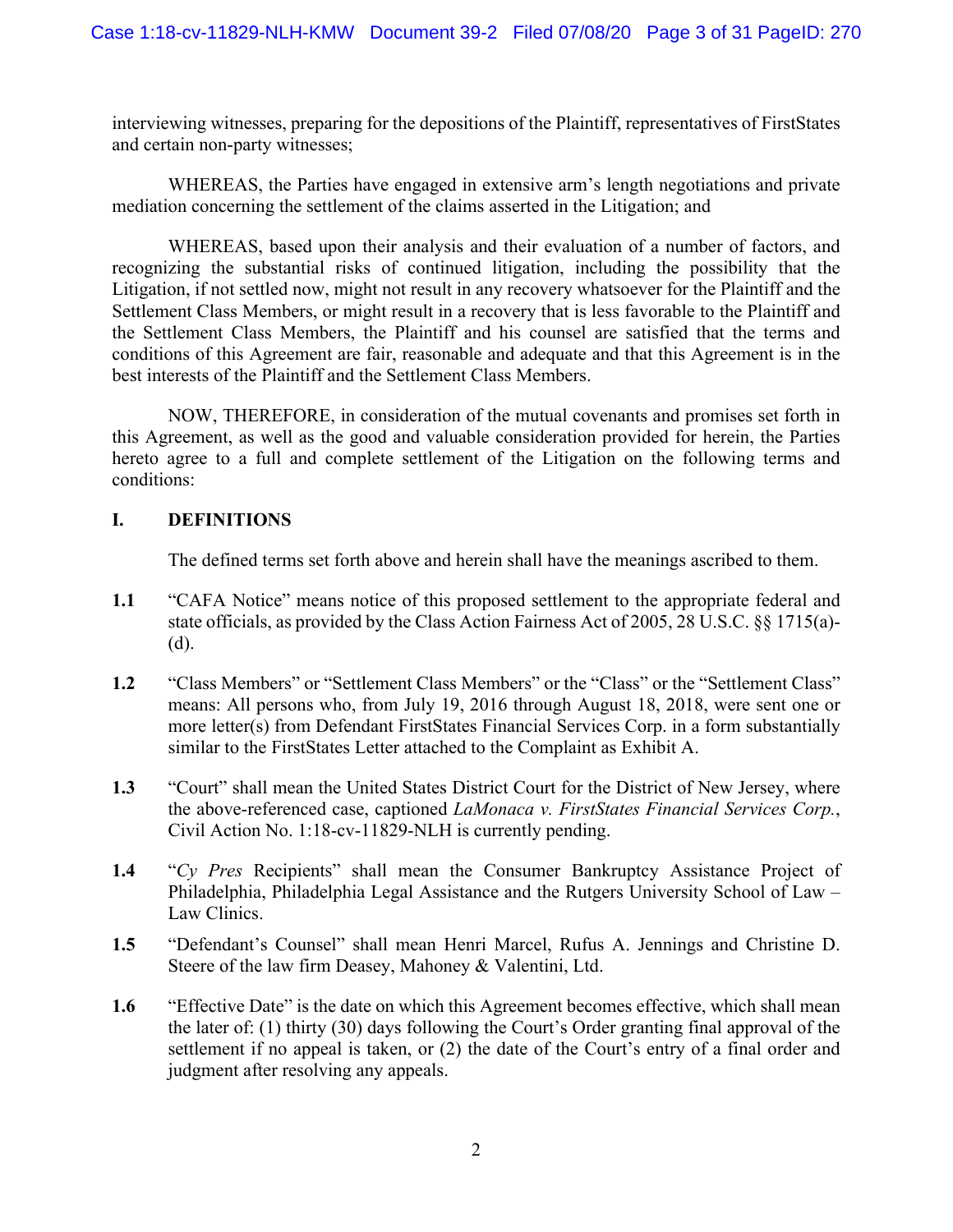- **1.7** "Final Approval" means the approval of the Agreement by the Court at or after the Final Approval Hearing and entry on the Court's docket of the Final Approval Order.
- **1.8** "Final Approval Order" means a final order and judgment entered by the Court giving Final Approval to the Agreement and dismissing with prejudice Plaintiff's claims and entering a judgment according to the terms set forth in this Agreement, substantially in the form of Exhibit A hereto.
- **1.9** "Final Approval Hearing" or "Fairness Hearing" means the hearing at which the Court will consider and finally decide whether to approve this Settlement, enter the Final Approval Order, and make such other rulings as are contemplated by this Settlement. The Final Approval Hearing shall not be scheduled for a date less than 90 days following the mailing of the CAFA Notice.
- **1.10** "Net Settlement Fund" means the amount remaining in the Settlement Fund after the deduction of Court-approved attorneys' fees and expenses and a Court-approved Service Payment to Plaintiff. The proceeds remaining in the Net Settlement Fund will be distributed to Settlement Class Members by the Settlement Administrator as set forth herein.
- **1.11** "Notice of Objection" means an objection made by a Settlement Class Member to this Settlement by filing a written notice of such objection with the Clerk of Court within sixty (60) days after the Settlement Notice is mailed to Settlement Class Members (the "Objection Date").
- **1.12** "Notice and Administration Expenses" means the fees, costs, and expenses incurred by the Settlement Administrator in order to carry out its obligations under this Agreement, to be paid by Defendant separate and apart from the Settlement Fund.
- **1.13** "Opt-Out Deadline" means sixty (60) days from the date on which the Settlement Administrator mails the Settlement Notice to Settlement Class Members.
- **1.14** "Order Directing Notice" means the order entered by the Court finding that giving notice is justified by the parties' showing that the Court will likely be able to give approval to the Settlement and certify the Settlement Class by the time of the Final Approval Hearing, in accordance with Fed. R. Civ. P.  $23(e)(1)(B)$ , substantially in the form attached hereto as Exhibit B.
- **1.15** "Preliminary Approval Hearing" means the initial hearing that shall be requested by the Parties in order for the Court to consider the Plaintiff's Motion for Order Directing Notice to Class.
- **1.16** "Motion for Order Directing Notice" means the motion that Plaintiff shall file seeking the Court's approval for sending notice of the Settlement to the Settlement Class.
- **1.17** "Released Parties" shall mean FirstStates, its predecessors, successors, assigns, current and former employees, shareholders, officers, directors, members, managers, agents, subcontractors, attorneys, insurers, subsidiaries, divisions, parent companies, holding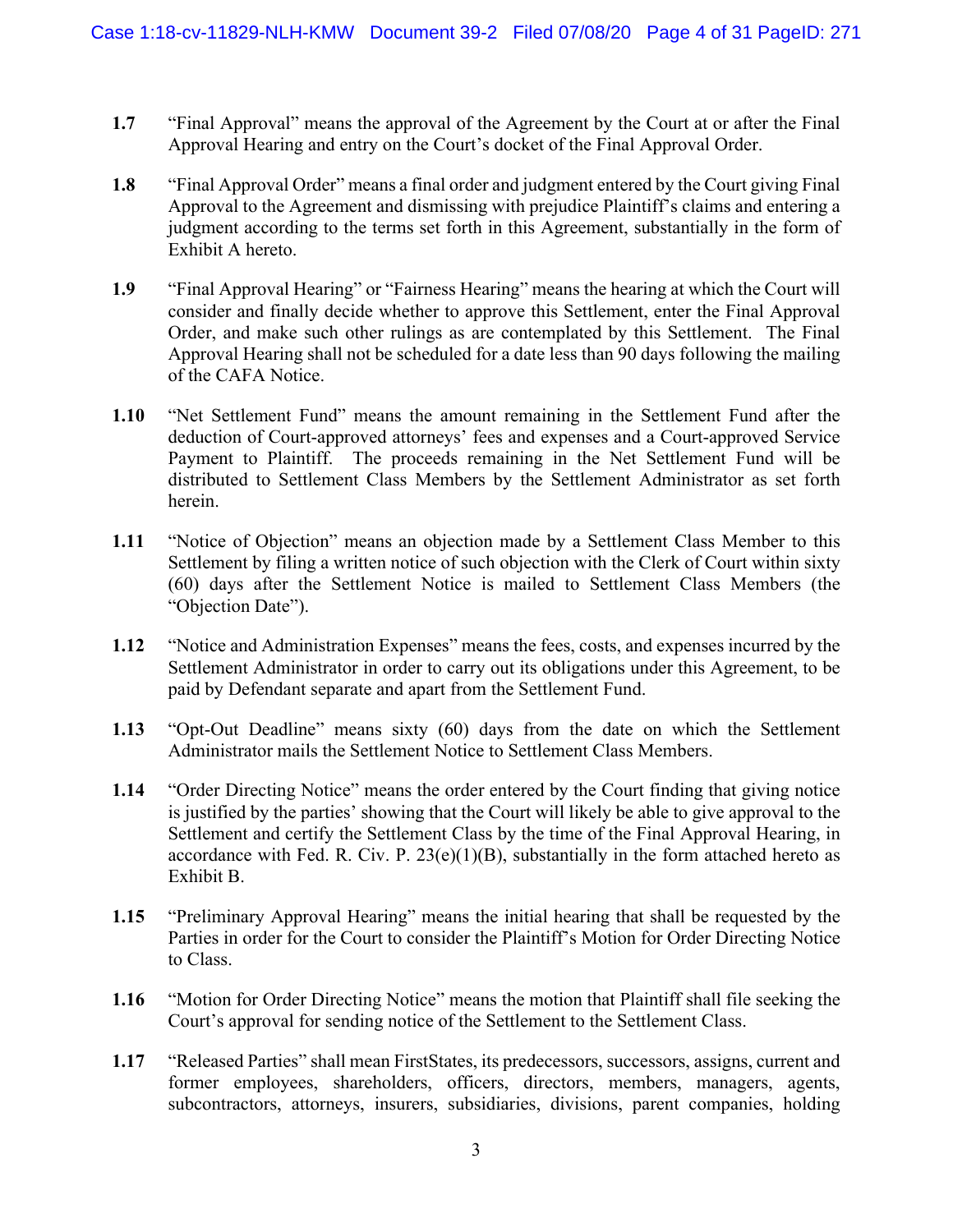companies or affiliated corporations, partnerships, limited liability companies or other organizations, and all persons acting by, through, under or in concert with them. Specifically excepted from this definition are PA Fire Recovery Service, its predecessors, successors, assigns current and former employees, shareholders, officers, directors, members, managers, agents, subcontractors, attorneys, insurers, subsidiaries, divisions, parent companies, holding companies or affiliated corporations, partnerships, limited liability companies or other organizations, and all persons acting by, through, under or in concert with them (collectively, the "Unreleased Parties").

- **1.18** "Request for Exclusion" is that request to opt-out of the Settlement as set forth in Section IX hereof.
- **1.19** "Settlement" means the fulfillment of the terms and conditions of the agreement between the Plaintiff (on behalf of himself personally and as proposed representative of the Settlement Class Members) and Defendant to settle and compromise Plaintiff's and the Settlement Class Members' claims in the Litigation, as memorialized in this Agreement and the accompanying documents attached hereto, fully, finally and forever.
- **1.20** "Settlement Administrator" shall mean American Legal Claim Services, LLC.
- **1.21** "Settlement Class Counsel" or "Class Counsel" shall mean James A. Francis and David A. Searles of the law firm Francis Mailman Soumilas, P.C.
- **1.22** "Settlement Fund" means the settlement amount of Four Hundred Thousand Dollars and Zero Cents (\$400,000.00), to be paid by or on behalf of the Defendant to the Settlement Administrator for distribution to Settlement Class Members, the Plaintiff and Class Counsel in accordance with the terms of this Agreement.
- **1.23** "Settlement Notice" is the notice to be sent to the Settlement Class Members by the Settlement Administrator, pursuant to the terms of this Agreement and subject to the Court's approval thereof, which shall contain the information set forth in Section 8.2 of this Agreement and be substantially in the form of Exhibit C hereto.
- **1.24** "Service Payment" means the payment made out of the Settlement Fund to the Plaintiff for his individual claims and his service in the matter. Subject to Court approval, this amount will be ten thousand dollars (\$10,000.00).

# **II. NO ADMISSION OF LIABILITY OR ELEMENTS OF CLASS CERTIFICATION**

# **2.1 Defendant's Denial of Wrongdoing or Liability**

 Defendant has asserted and continues to assert many substantial defenses in the Litigation and has expressly denied and continues to deny any fault, wrongdoing or liability, whatsoever, arising out of the conduct alleged in the Litigation.

# **2.2 Practice Changes**

Defendant affirmatively represents that as of August 18, 2018 that it made a best practice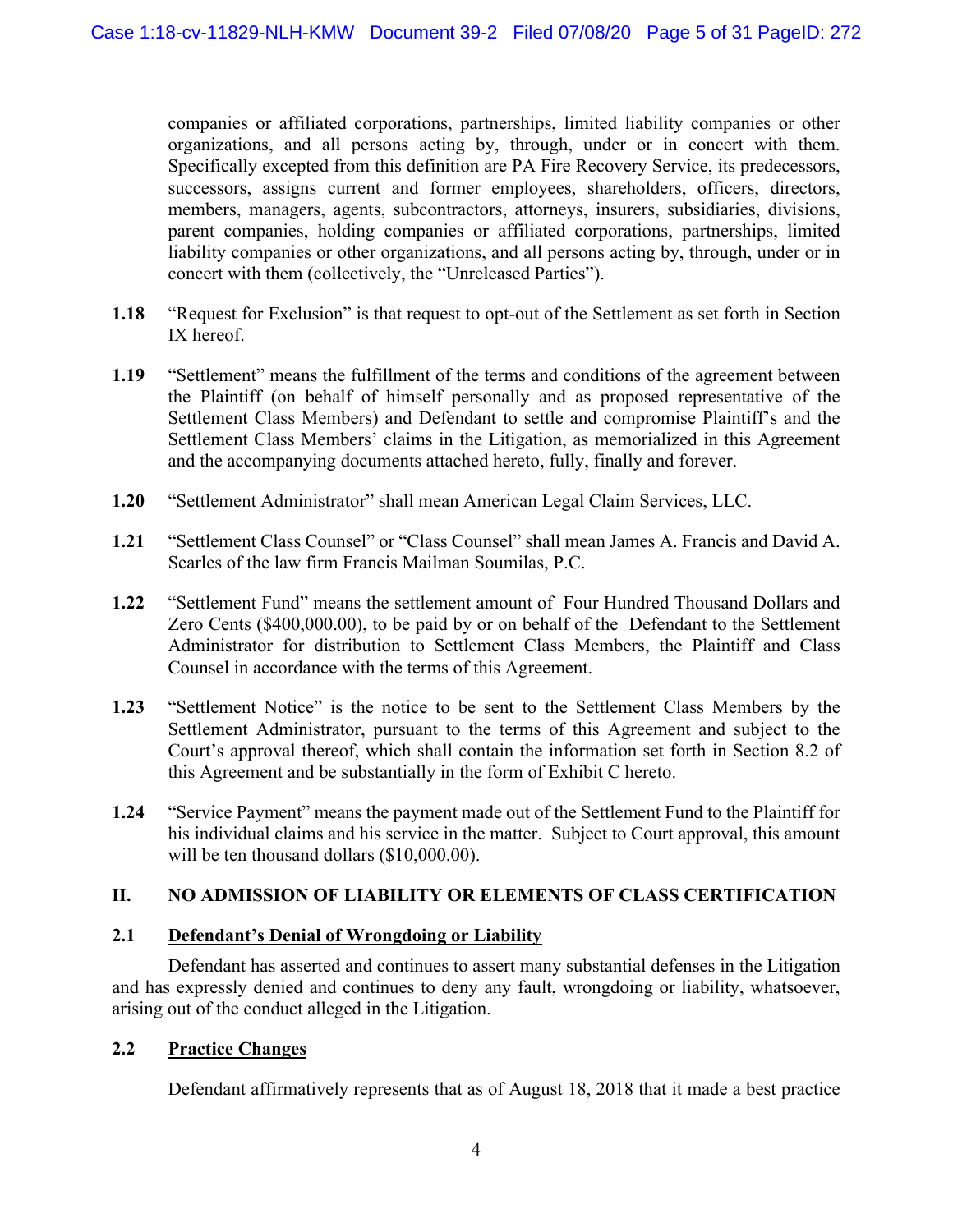change in its demand letter. Further, in the course of the mediation resulting in this Settlement, the Defendant agreed to make additional changes to its demand letter to comply with applicable law.

# **2.3 No Admission by Defendant of Elements of Class Certification**

 Defendant denies that a class should be certified other than for purposes of this Settlement and reserves its rights to continue to contest any class certification motion. Nothing in this Agreement shall be construed as an admission by Defendant or any of the Released Parties that this Litigation is amenable to class certification for any purpose.

# **III. HEARINGS AND MOTION FOR PRELIMINARY APPROVAL**

**3.1** As soon as possible, Plaintiff shall file an unopposed Motion for Order Directing Notice to Class with the Court which shall seek entry of an order that would, for settlement purposes only: (A) certify a conditional settlement class under Federal Rule of Civil Procedure 23 composed of the Settlement Class Members; (B) preliminarily approve this proposed Settlement Agreement; (C) approve the manner of notice to the proposed Settlement Class Members, objection procedures and opt-out procedures; (D) certify the Plaintiff as the representative of the Class; (E) appoint Settlement Class Counsel; and (F) appoint the Settlement Administrator. The Motion for Order Directing Notice to Class shall also ask the Court to schedule a Fairness Hearing.

**3.2** The date of any Fairness Hearing shall be no earlier than ninety (90) days after the CAFA Notice is served. Defendant agrees to provide the CAFA Notice within ten (10) days of the proposed settlement of this class action being filed with the Court. Class Counsel shall file a motion for final approval of the Settlement and a petition for fees and costs (the "Fee Petition") no later than ten (10) days prior to the Fairness Hearing.

# **IV. CLASS LIST**

 No later than fifteen (15) days after entry of the Order Directing Notice, Defendant will provide the Settlement Administrator with a list of Settlement Class Members' names and mailing addresses. Defendant has represented that the size of the Settlement Class is approximately 3,206. If the size of the Settlement Class is later determined to exceed that number by more than 5%, the Settlement Fund shall be increased commensurately.

#### **V. THE SETTLEMENT FUND**

#### **5.1 Creation of and Deposit Into the Settlement Fund**

 Defendant will establish the Settlement Fund which shall consist of \$400,000.00. The sum of \$400,000.00 shall be paid to the Settlement Administrator by Defendant within five (5) days after the Effective Date.

#### **5.2 Responsibilities of the Settlement Administrator**

The Settlement Administrator shall bear all responsibilities for the printing and distribution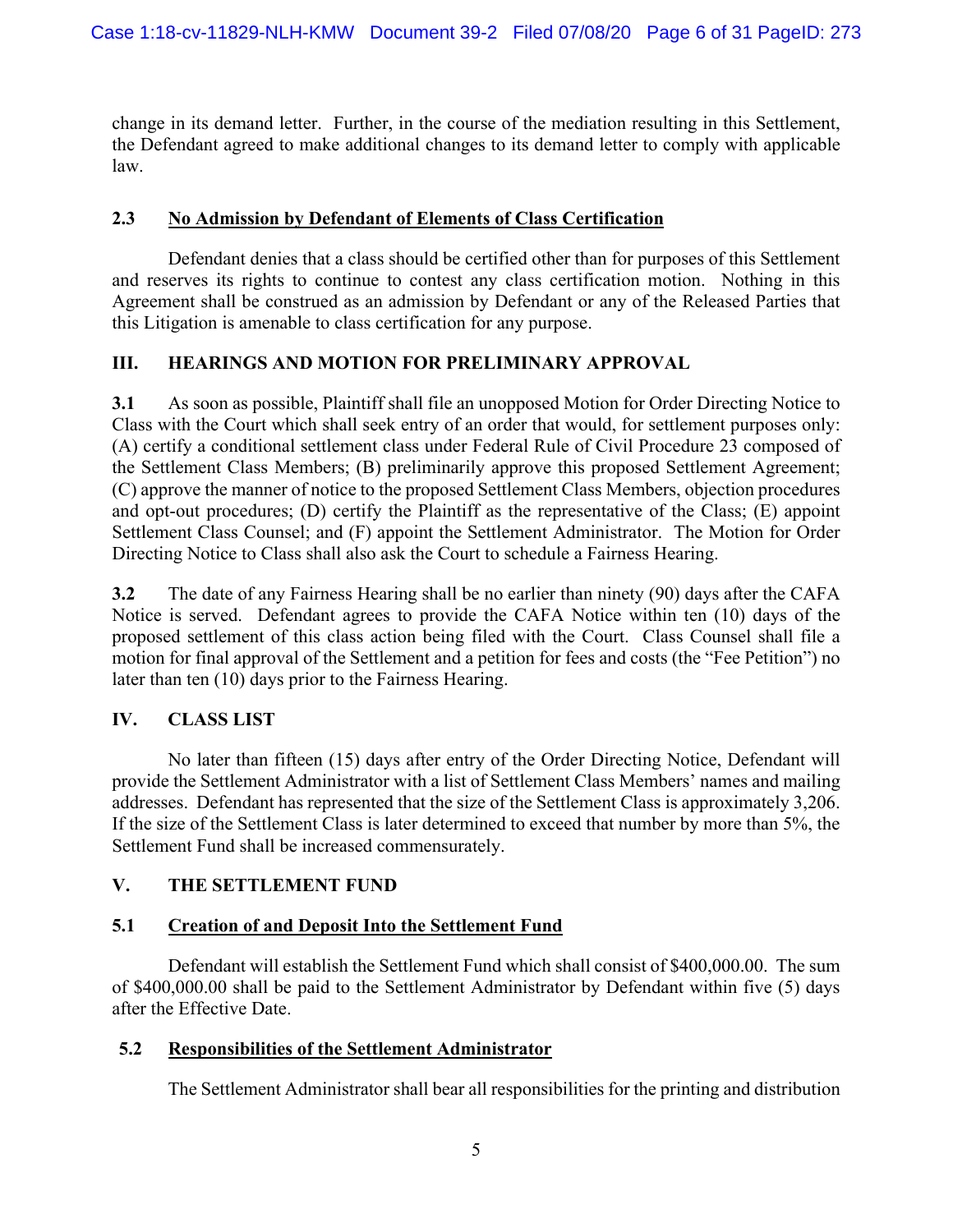of the Settlement Notice and checks. The address of the Settlement Administrator will be used as the return address for the Settlement Notice. The Settlement Administrator and Class Counsel will respond to any inquiries from Class Members arising from or relating to this Settlement.

The Parties will have equal access to the Settlement Administrator and the Settlement Administrator will provide reports to the Parties as needed regarding the status of the mailing of the Settlement Notice to Settlement Class Members, the identity and number of Settlement Class Members who object and/or opt-out of the Settlement, and the distribution and redemption of the Settlement checks.

Not later than fifteen (15) days before the Final Approval Hearing, the Settlement Administrator shall (A) cause a declaration to be filed with the Court that the Notice described below was given as required herein; and (B) prepare a list of all people who have timely excluded themselves from the Settlement Class and shall provide such list to Class Counsel and Defendant's Counsel, who will then report the names appearing on this list to the Court at or before the time of the Final Approval Hearing, per Section 9.3 below.

# **VI. DISBURSEMENT OF THE SETTLEMENT FUND PAYMENTS**

# **6.1 Payment of Net Settlement Fund**

 Within thirty (30) days of the Effective Date, Class Members who did not timely exclude themselves from the Settlement (as set forth herein) will automatically be mailed a Settlement check from the Settlement Administrator. This payment shall be made in consideration for the Release in Section 7, *infra*, and such other promises and obligations as are set forth herein.

# **6.2 Settlement Amounts Payable as Attorneys' Fees and Costs**

(A) No later than ten (10) days prior to the Final Approval Hearing, Class Counsel shall file the Fee Petition for an award of attorneys' fees plus reimbursement of litigation costs and expenses in an amount not to exceed one hundred, thirty-five thousand dollars (\$135,000.00). After depositing the full Settlement Fund with the Settlement Administrator, Defendant shall have no additional liability for Class Counsel's attorneys' fees and costs.

(B) The payment of attorneys' fees and costs shall be made without withholding.

(C) Within ten (10) business days after the Effective Date, the Settlement Administrator shall deduct Class Counsel's Court-approved fees and expenses pursuant to this Settlement from the Settlement Fund and make that payment to Class Counsel prior to making disbursements to Class Members out of the remaining Net Settlement Fund.

(D) The substance of the Fee Petition is to be considered separately from the Court's consideration of the fairness, reasonableness, and good faith of the Settlement of the Litigation. The outcome of any proceeding related to the Fee Petition shall not terminate this Agreement or otherwise affect the Court's ruling on the Motion for Final Approval. Any fees or costs sought by Class Counsel but not approved by the Court shall be distributed to the *Cy Pres* Recipients.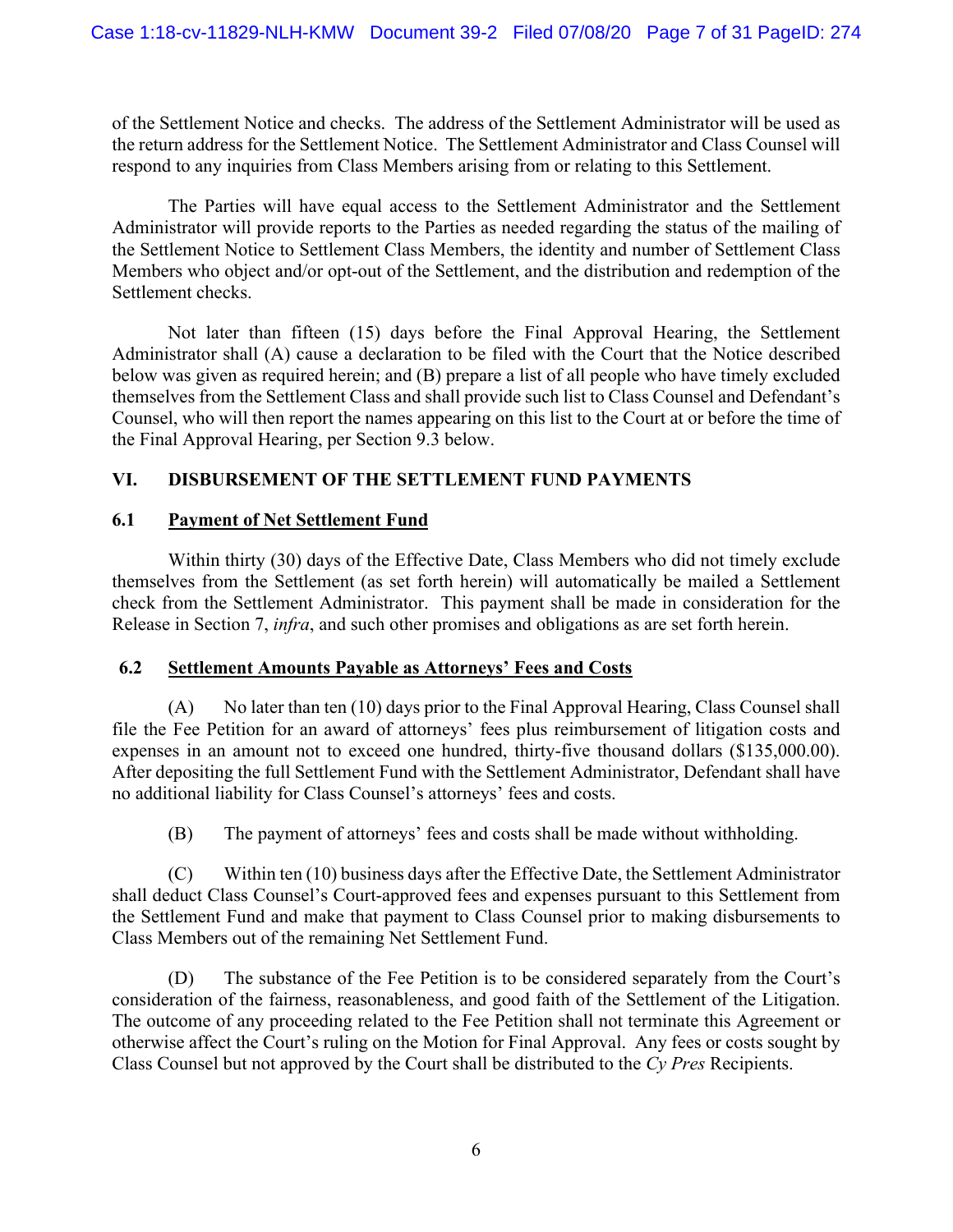### **6.3 Service Payment to Class Representative**

 The Class Representative shall, subject to Court approval, receive from the Settlement Fund a one-time Service Payment of ten thousand dollars (\$10,000.00) in consideration of the settlement of his individual claims and for his services in this matter. Any amount sought for the Service Payment but not approved by the Court shall be distributed to the *Cy Pres* Recipients. Within ten (10) days of the Effective Date, the Settlement Administrator shall remit the amount of the approved Service Payment to Class Counsel, who shall then distribute the Service Payment to the Class Representative. The Class Representative will also be entitled to his respective portion of the Net Settlement Fund as a member of the Settlement Class. The Class Representative agrees to the general release in Section 7.2 in consideration for his receipt of the Service Payment, if any, and his respective share of the Settlement Fund.

#### **6.4 Treatment of Uncashed Settlement Checks**

 Class Members will have sixty (60) days from the date on which the Settlement checks are issued to cash them. Any remaining checks uncashed on that date shall become null and void, and any such Class Member will have no further recourse pursuant to this Settlement. All funds not disbursed because the checks were not cashed within the sixty (60) day period shall be distributed to the *Cy Pres* Recipients.

### **6.5 Undeliverable Settlement Checks**

 In the event that a Settlement Fund disbursement is returned as undeliverable, the Settlement Administrator shall promptly re-mail the returned Settlement check to a corrected address of the intended Class Member recipient as may be determined by the Settlement Administrator through reasonable efforts of the Settlement Administrator. If a corrected address cannot be obtained for the intended Class Member recipient, such return distribution will be paid in accordance with Section 6.4 above.

#### **6.6 Tax Consequences to Class Members**

 The Settlement Administrator shall provide each Class Member with a notice advising him or her to seek personal tax advice regarding any tax consequences of the Settlement Fund disbursement. The notice regarding the potential tax treatment to Class Members shall be included with each disbursement to Class Members. For the avoidance of doubt, neither the Defendant, nor Defendant's Counsel, nor Class Counsel, have made, or are making in connection with the Settlement, any representations regarding possible tax consequences relating to the Settlement Fund disbursements to Class Members, and neither Defendant, Defendant's Counsel nor Class Counsel shall be held responsible for any such tax consequences.

#### **6.7 Notice and Administration Expenses**

 Defendant agrees to hire an independent third-party Settlement Administrator and to pay all costs associated therewith.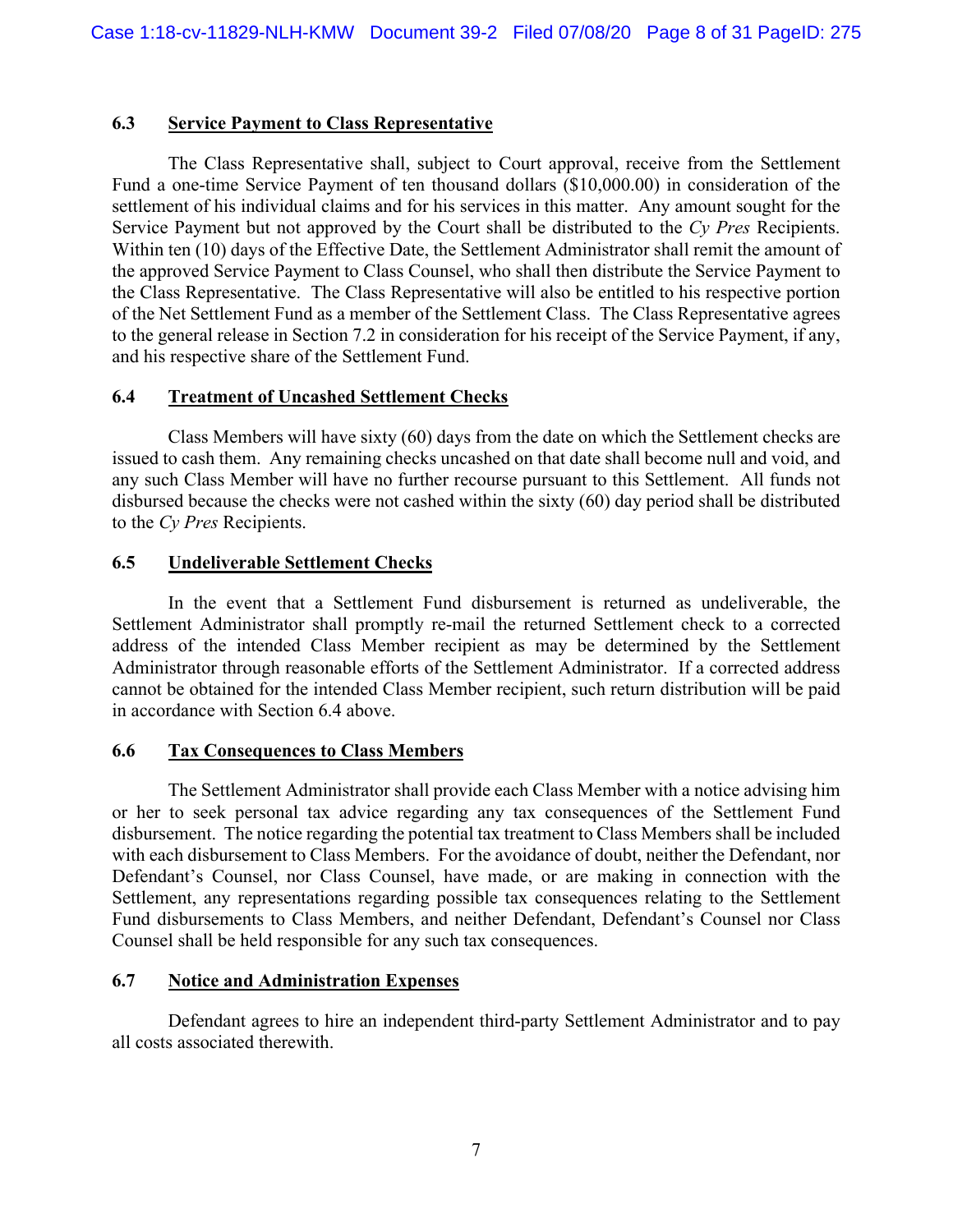# **VII. RELEASE OF CLAIMS**

### **7.1 Settlement Class Members**

 Upon the Effective Date, and in exchange for the consideration paid and the relief described in this Agreement, all Settlement Class Members who do not timely and validly opt out of the Settlement, on behalf of themselves, their issue, heirs, representatives, successors, agents, executors, administrators or assigns, completely, finally and forever release and discharge the Released Parties of and from any and all charges, complaints, claims, liabilities, obligations, promises, agreements, controversies, damages, actions, causes of action, suits, rights, demands, costs, losses, debts and expenses (including attorneys' fees and costs actually incurred) asserted in the Litigation. The claims are released regardless of whether they are known or unknown, concealed or hidden, suspected or unsuspected, anticipated or unanticipated, asserted or unasserted, foreseen or unforeseen, actual or contingent, liquidated or unliquidated, fixed or contingent.

### **7.2 Plaintiff**

 Upon the Effective Date, the Plaintiff completely, finally and forever releases and discharges the Released Parties of and from any and all charges, complaints, claims, liabilities, obligations, promises, agreements, controversies, damages, actions, causes of action, suits, rights, demands, costs, losses, debts and expenses (including attorneys' fees and costs actually incurred) of any nature whatsoever, in law or equity, known or unknown, suspected or unsuspected, including but not limited to all allegations of wrongdoing raised in the Litigation, that the Plaintiff, his issue, heirs, representatives, successors, agents, executors, administrators or assigns, ever had, now has or hereafter can, shall or may have, for, upon, or by reason of any matter, cause or thing whatsoever, up to and including the date the Plaintiff executes this Agreement.

# **VIII. THE SETTLEMENT NOTICE**

**8.1** Class Counsel shall bear the cost and responsibility of the preparation of the Settlement Notice, which shall be subject to comment and prior approval by Defendant's Counsel. The Settlement Administrator will be responsible for actually mailing the Settlement Notice, and its address will be used as the return address for the Settlement Notice. The Settlement Administrator shall mail the Settlement Notice by first-class mail to the Class Members at their mailing addresses no later than thirty (30) days after entry of the Order Directing Notice. In the event that a Settlement Notice is returned as undeliverable, the Settlement Administrator shall re-mail the Settlement Notice to the corrected address, if any, of the intended Class Member recipient as may be determined by the Settlement Administrator through reasonable efforts of the Settlement Administrator.

**8.2** The Settlement Notice shall contain the following information:

(A) that the Settlement shall become effective only if it is finally approved by the Court;

 (B) that, if approved, the Settlement shall be effective as to all Class Members that do not timely exclude themselves;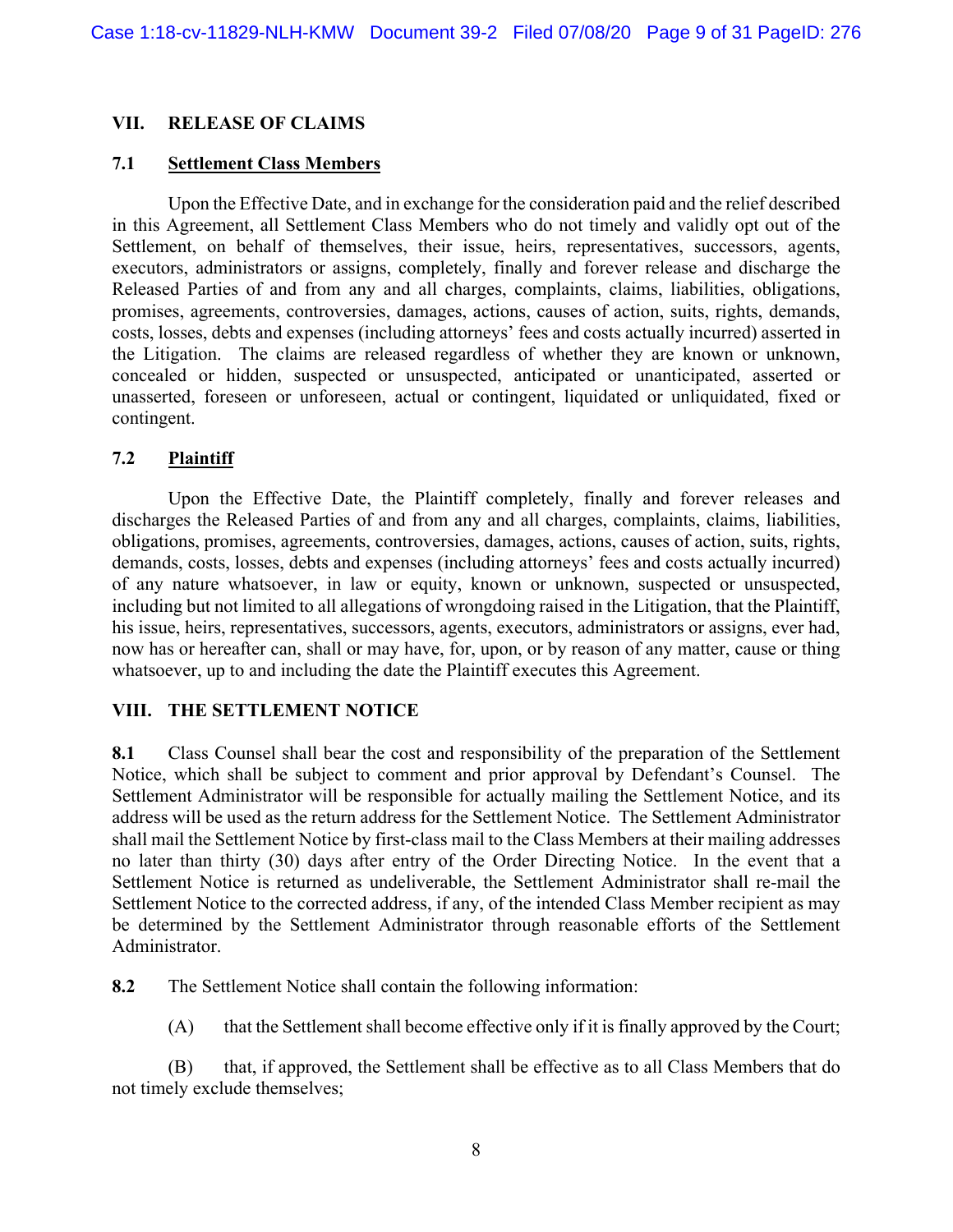(C) that such Class Member has the right to object to this Settlement, either in person or through counsel, and be heard at the Fairness Hearing;

 (D) the projected dollar amount such Class Member may receive as a net payment under this Settlement, if this Settlement becomes effective, which amount shall be estimated and calculated by Class Counsel;

 (E) that upon the Effective Date, and in exchange for the consideration described in the Settlement Notice, those Class Members who have not timely opted out shall be bound by the Release as set forth herein;

 (F) that any and all claims released under the Settlement Agreement shall be waived, and that no person, including the Settlement Class Members, shall be entitled to any further distribution thereon; and

 (G) that each Settlement Class Member has a right to exclude himself or herself from the Settlement as set forth herein.

# **IX. REQUESTS FOR EXCLUSION BY CLASS MEMBERS**

**9.1** Any Class Member may make a Request for Exclusion by mailing or delivering the Request for Exclusion in writing to the Settlement Administrator. To be effective, a Request for Exclusion must be post-marked by not later than the Opt-Out Deadline, must be signed by the individual seeking exclusion, and shall further include the name, address and telephone number of the person requesting exclusion, and indicate that such person does not wish to be a Settlement Class Member ad elects to be excluded from the Settlement. Any Request for Exclusion which fails to comply with each of the opt-out procedures set forth in this Section 9.1 shall be deemed deficient and of no force or effect.

**9.2** Any Class Member who submits a timely Request for Exclusion may not file an objection to the Settlement and shall be deemed to have waived any rights or benefits under this Settlement Agreement.

**9.3** After the Opt-Out Deadline, the Settlement Administrator shall prepare a list of all people who have timely excluded themselves from the Settlement and shall provide such list to Class Counsel and Defendant's Counsel, who will then report the names appearing on this Opt-Out list to the Court at or before the time of the Final Approval Hearing.

# **X. OBJECTIONS AND REQUESTS TO APPEAR AT FINAL APPROVAL HEARING**

**10.1** Any Settlement Class Member who wishes to be heard orally at the Final Approval Hearing, and/or who wishes for any objection to be considered, must file a written notice of objection by the Objection Date with the Clerk of Court. The notice of objection shall also be sent to Class Counsel and Defendant's Counsel. Such objection shall be personally signed and state the caption of the Litigation and the name, address and telephone number of the person objecting to the Settlement, as well as a detailed statement of each objection asserted, including the grounds for objection and reasons for appearing and being heard, together with any documents such person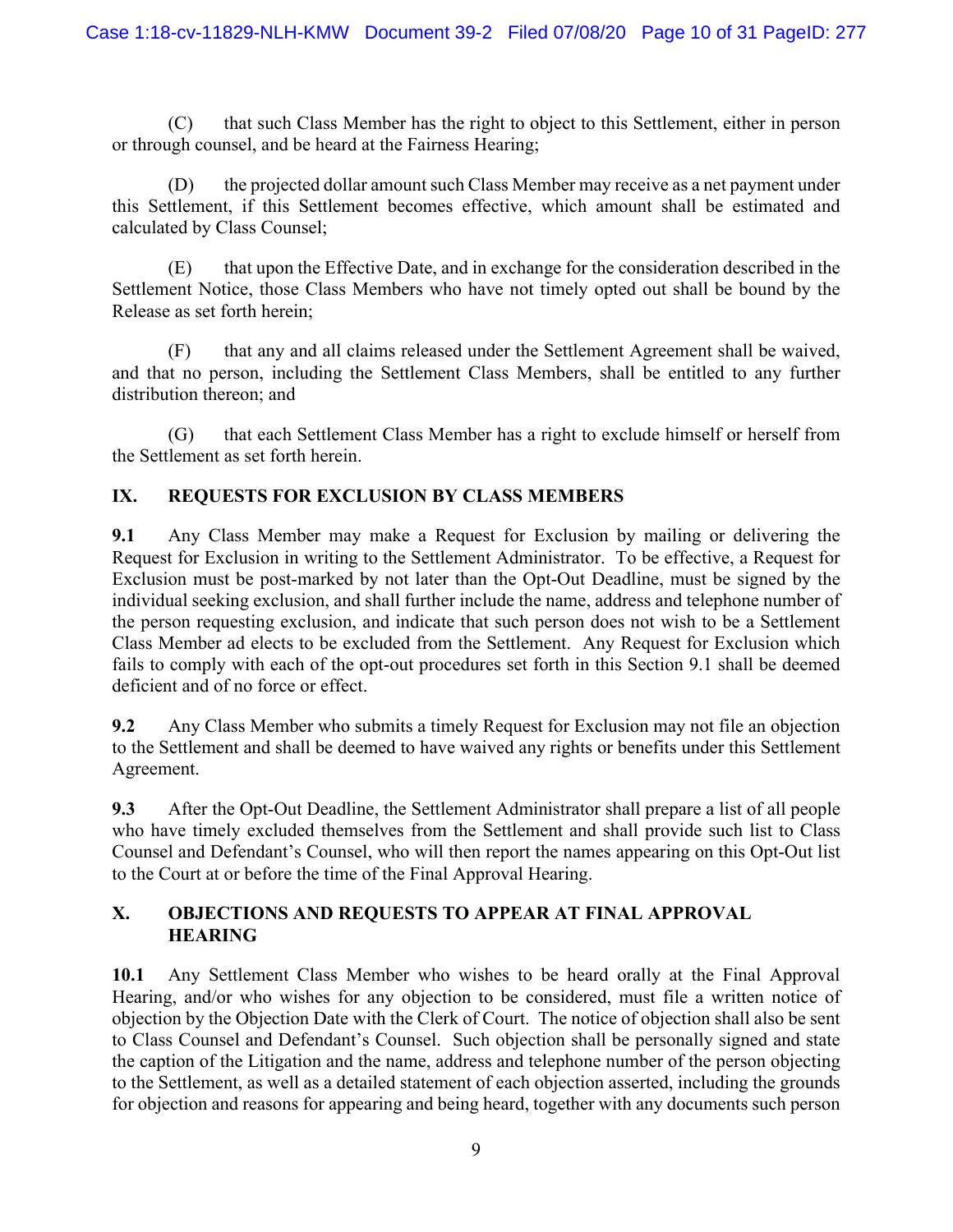wishes to be considered in support of the objection, and all relief sought. Any objector wishing to be heard at the Final Approval Hearing must also file a notice of intent to appear with the Court Clerk's office and must provide both Class Counsel and Defendant's Counsel with copies of the notice of intent to appear.

**10.2** The agreed-upon procedures and requirements for filing objections in connection with the Final Approval Hearing are intended to ensure the efficient administration of justice and the orderly presentation of any Settlement Class Members' objections to the Settlement Agreement, in accordance with such Settlement Class Members' due process rights. The Preliminary Approval Order will further provide that objectors who fail to properly or timely file their objections, along with the required information and documentation set forth above, or to serve them as provided above shall not be heard during the Final Approval Hearing, nor shall their objections be considered by the Court.

**10.3** In accordance with law, only Settlement Class Members who timely object to the Settlement pursuant to the terms immediately above may appeal any Final Judgment.

# **XI. MISCELLANEOUS PROVISIONS**

### **11.1 Cooperation Among the Parties; Further Acts.**

 The Parties shall cooperate fully with each other and shall use their best efforts to obtain the Court's approval of this Agreement and all of its terms. The Parties shall work together, diligently and in good faith, to obtain expeditiously a Preliminary Approval Order, Final Approval Order, and final Judgment and dismissal. Each of the Parties, upon the request of any other party, agrees to perform such further acts and to execute and deliver such other documents as are reasonably necessary to carry out the provisions of this Agreement.

#### **11.2 Entire Agreement.**

 This Agreement constitutes the entire agreement between the Parties with regard to the subject matter contained herein, and all prior and contemporaneous negotiations and understandings between the Parties (including the Parties' settlement term sheet) shall be deemed merged into this Agreement.

# **11.3 Binding Effect.**

 This Agreement shall be binding upon and shall inure to the benefit of the Parties hereto and their respective successors, heirs and assigns.

# **11.4 Arms' Length Transaction; Materiality of Terms.**

 The Parties have negotiated all the terms and conditions of this Agreement at arm's length. All terms and conditions of this Agreement in the exact form set forth in this Agreement are material to this Agreement and have been relied upon by the Parties in entering into this Agreement.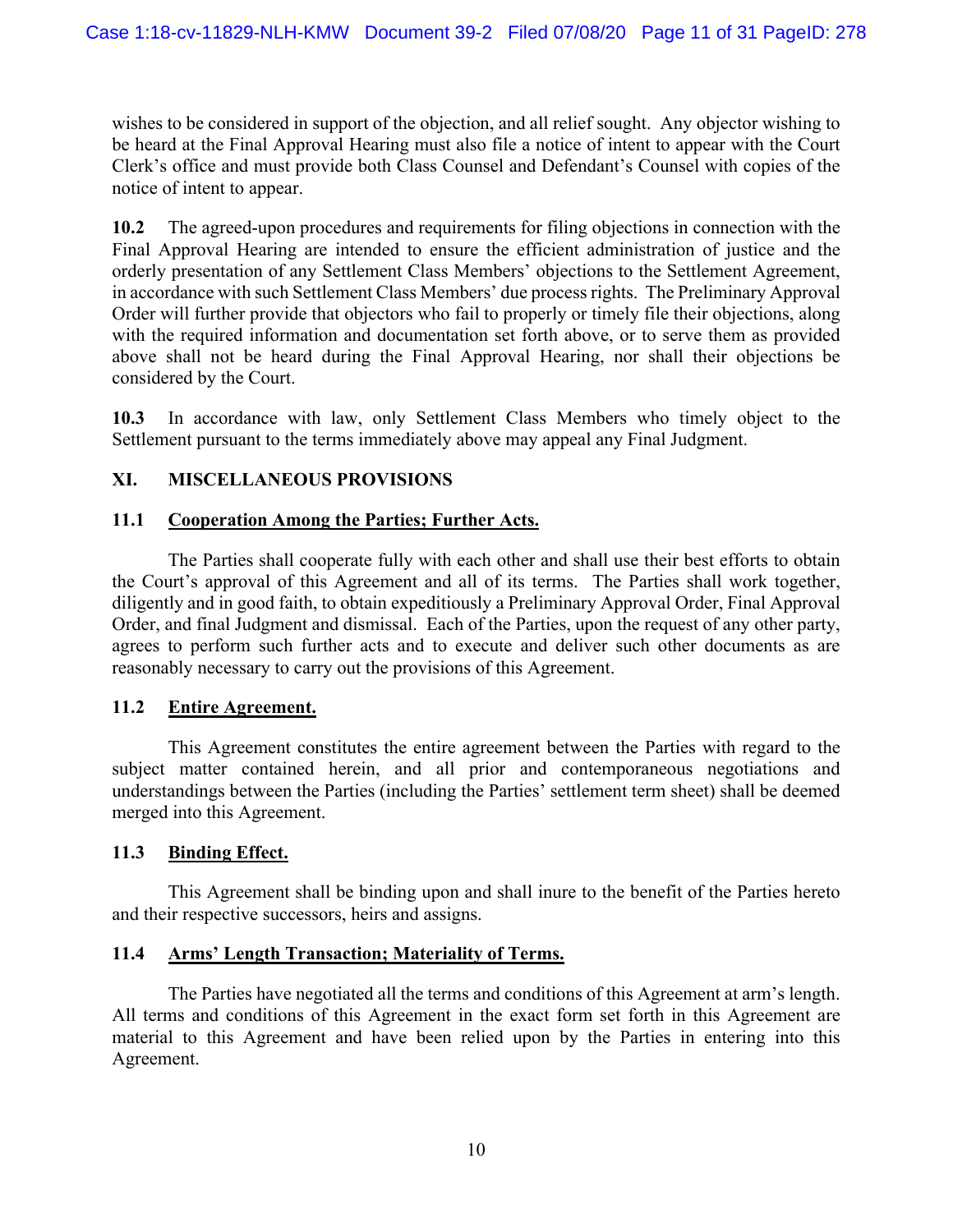## **11.5 Captions.**

 The captions or headings of the sections and paragraphs of this Agreement have been inserted for convenience of reference only and shall have no effect upon the construction or interpretation of any part of this Agreement.

#### **11.6 Construction.**

 The determination of the terms and conditions of this Agreement has been by mutual agreement of the Parties. Each party participated jointly in the drafting of this Agreement, and therefore the terms and conditions of this Agreement are not intended to be, and shall not be, construed against any party by virtue of draftsmanship.

**11.7 Governing Law.** This Agreement shall in all respects be interpreted, enforced and governed by and under the laws of the State of New Jersey, without regard to choice of law principles, except to the extent that the law of the United States governs any matter set forth herein, in which case such federal law shall govern.

### **11.8 Continuing Jurisdiction.**

 The Court shall retain jurisdiction over the interpretation and implementation of this Agreement as well as any and all matters arising out of, or related to, the interpretation or implementation of this Agreement and of the Settlement contemplated thereby.

#### **11.9 Waivers, etc. to be in Writing.**

 No waiver, modification or amendment of the terms of this Agreement, whether purportedly made before or after the Court's approval of this Agreement, shall be valid or binding unless in writing, signed by or on behalf of all Parties, and then only to the extent set forth in such written waiver, modification or amendment, subject to any required Court approval. Any failure by any party to insist upon the strict performance by the other party of any of the provisions of this Agreement shall not be deemed a waiver of future performance of the same provisions or of any of the other provisions of this Agreement, and such party, notwithstanding such failure, shall have the right thereafter to insist upon the specific performance of any and all of the provisions of this Agreement.

# **11.10 Notices.**

 Any notice or other formal communication required or permitted to be delivered under this Agreement shall be in writing and sent by mail to counsel for the Party to whom the notice is directed at the following addresses:

#### **If to Defendant:**

Deasey, Mahoney & Valentini, Ltd. 1601 Market Street, Suite 3400 Philadelphia, PA 19103 Attention: Henri Marcel, Esquire and Christine D. Steere, Esquire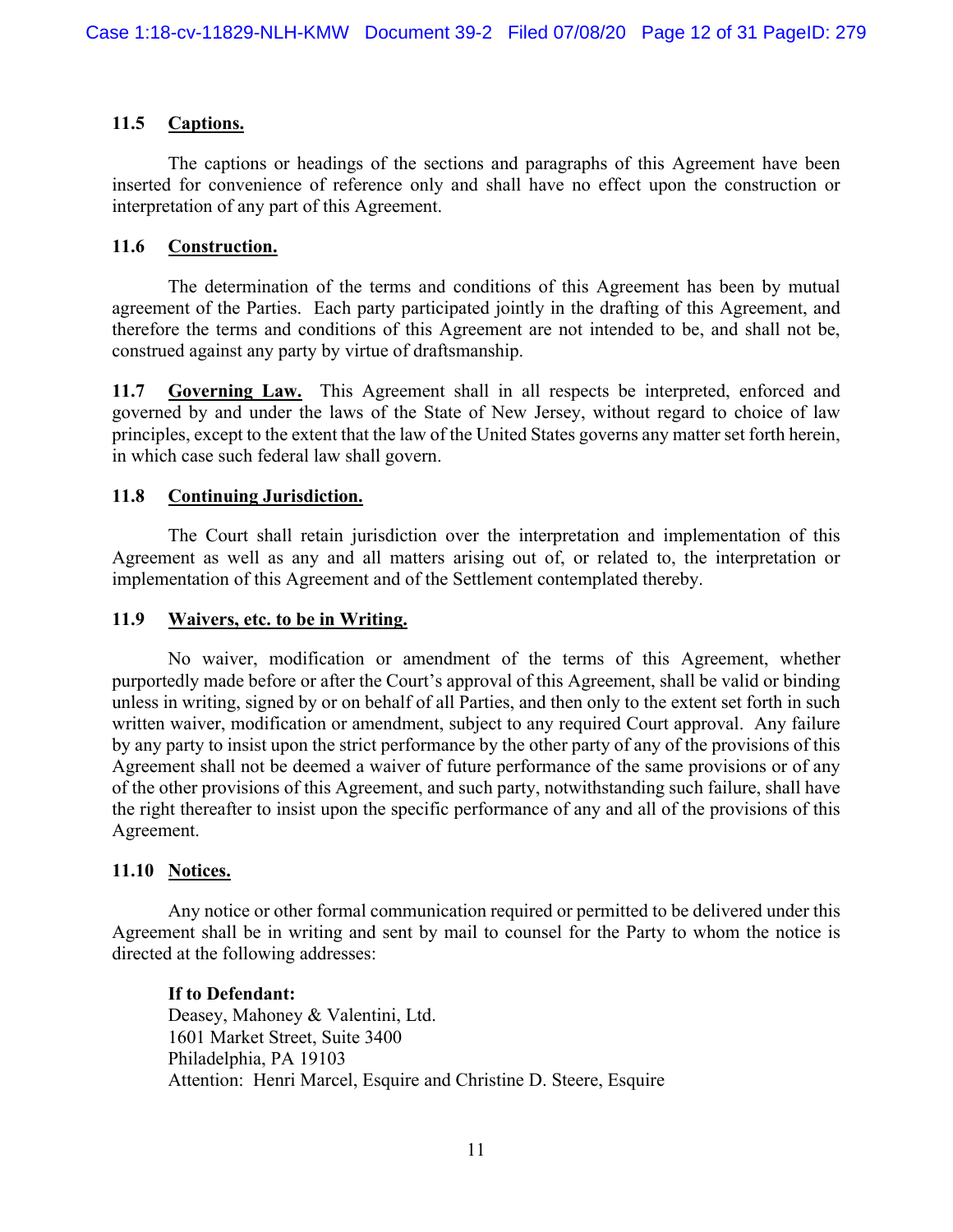## **If to Plaintiff:**

Francis Mailman Soumilas, P.C. 1600 Market Street, Suite 2510 Philadelphia, PA 19103 Attention: James A. Francis, Esq.

#### **11.12 Authorization of Counsel.**

 Settlement Class Counsel, on behalf of the Class, are expressly authorized by Plaintiff and the Settlement Class Members to take all appropriate action required or permitted to be taken by the Class pursuant to the Agreement to effectuate its terms, and also are expressly authorized to enter into any modifications or amendments to the Agreement on behalf of the Class that they deem necessary or appropriate. Each attorney or other person executing the Agreement on behalf of any Party hereto hereby warrants that such attorney or other person has the full authority to do so.

### **11.13 Blue Penciling.**

 If any provision of this Agreement is held by a court of competent jurisdiction to be void, voidable, unlawful or unenforceable, the remaining portions of this Agreement will remain in full force and effect.

#### **11.14 Counterparts.**

 The Parties may execute this Agreement in counterparts, and execution in counterparts shall have the same force and effect as if all Parties had signed the same instrument.

#### **11.15 Facsimile and Scanned Signatures.**

 Any signature made and transmitted by facsimile or email for the purpose of executing this Agreement shall be deemed an original signature for purposes of this Agreement and shall be binding upon the party whose counsel transmits the signature page by facsimile or email.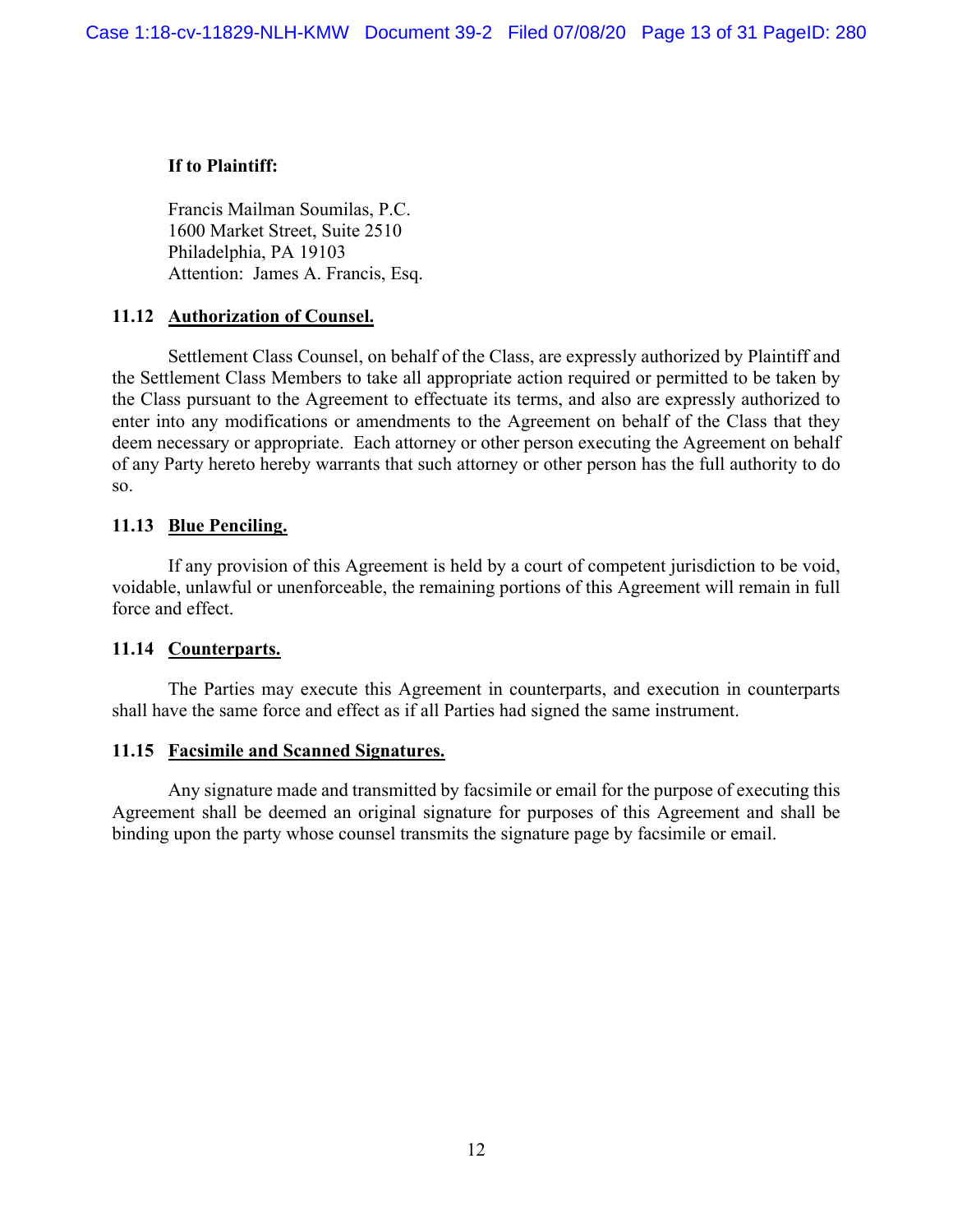IN WITNESS WHEREOF, and intending to be legally bound, the Parties hereto have caused this Settlement Agreement and Release to be executed as of the date written below.

Dated:  $du/y \&$ , 2020

DEASEY, MAHONEY & VALENTINI, LTD.

By: Henri Marcel, Esq.

Christine D. Steere **Attorneys for Defendant** 

Dated: Cubs  $\frac{1}{2020}$ 

**FirstStates Financial Services Corp.** 

By: <u>Vermeth Jehnster</u><br>Its: *President CEO* 

#### FRANCIS MAILMAN SOUMILAS, P.C.

Dated: 2020

 $By:$ James A. Francis, Esq.

Attorneys for Plaintiff and Class Members

Vincent A. LaMonaca

13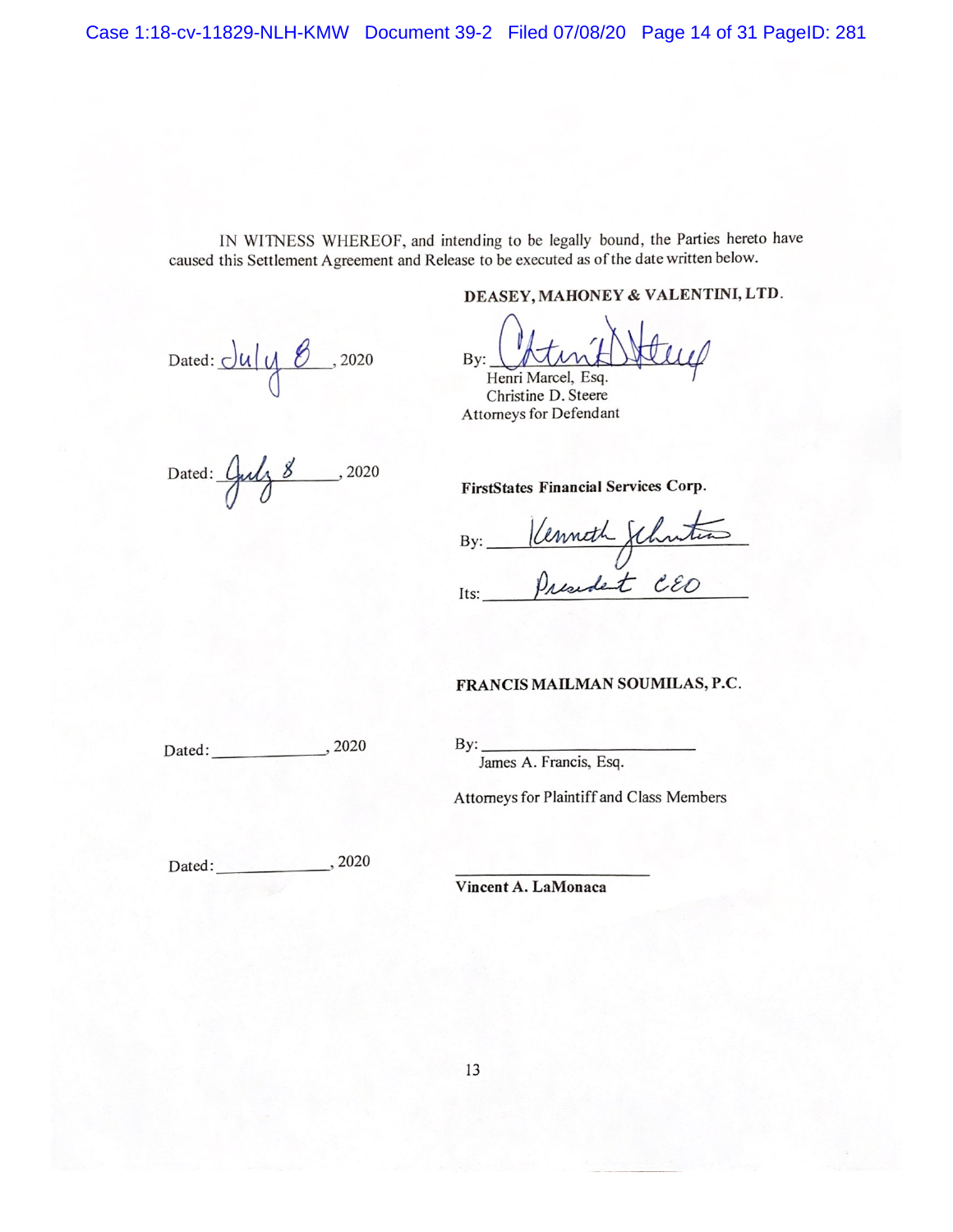Case 1:18-cv-11829-NLH-KMW Document 39-2 Filed 07/08/20 Page 15 of 31 PageID: 282

IN WITNESS WHEREOF, and intending to be legally bound, the Parties hereto have caused this Settlement Agreement and Release to be executed as of the date written below.

#### DEASEY, MAHONEY & VALENTINI, LTD.

By: Henri Marcel, Esq. Christine D. Steere **Attorneys for Defendant** 

Dated: 3020

**FirstStates Financial Services Corp.** 

 $By:$ 

Its:  $\frac{1}{2}$ 

By:

FRANCIS MAILMAN SOUMILAS, P.C.

Dated: July 8 , 2020

Dated:  $\overline{\mathcal{J}\iota\iota}$   $\overline{\mathcal{J}}$ , 2020

Attorneys for Plaintiff and Class Members wace ncod,

James A. Francis, Esq.

Vincent A. LaMonaca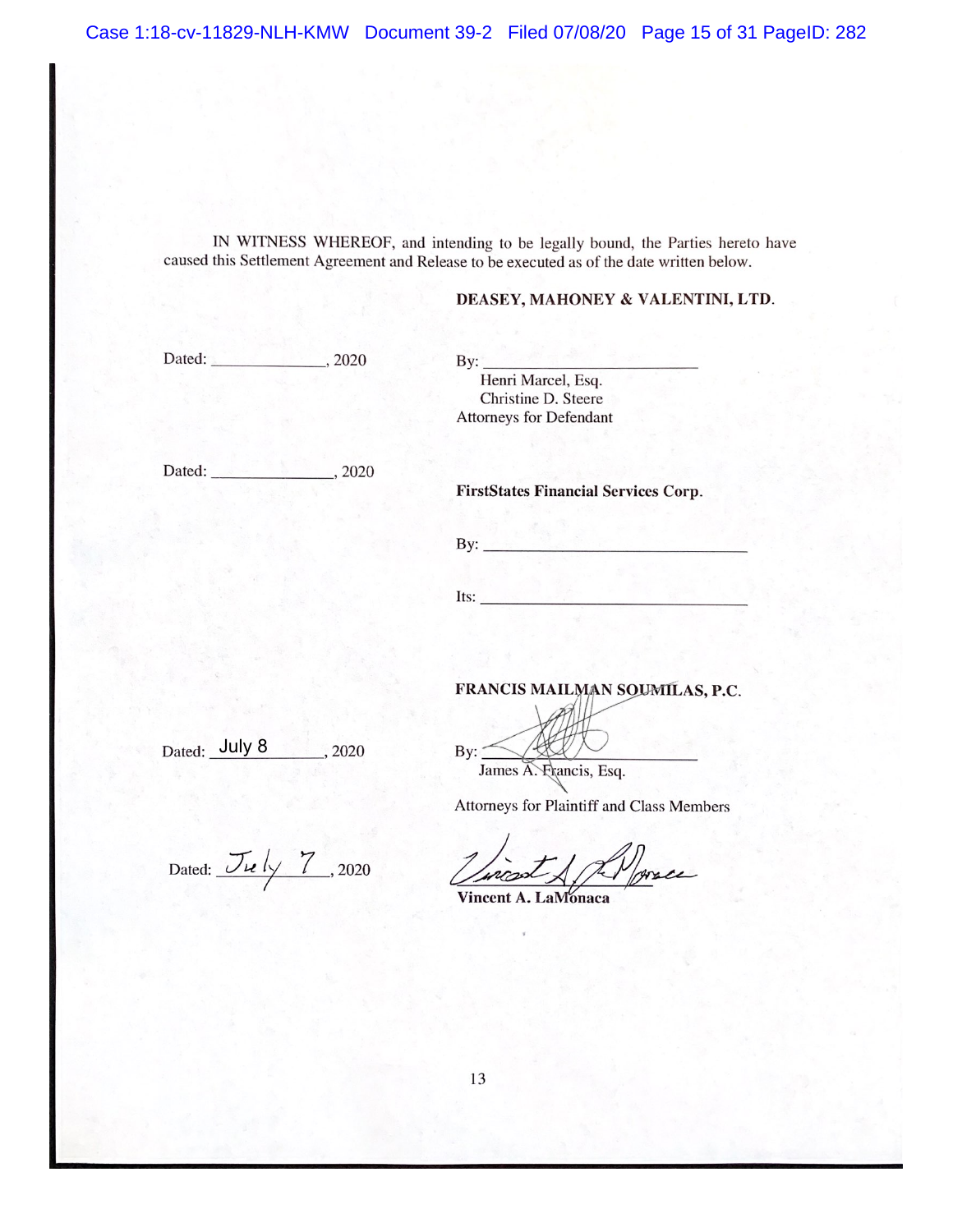Case 1:18-cv-11829-NLH-KMW Document 39-2 Filed 07/08/20 Page 16 of 31 PageID: 283

# **EXHIBIT A**

### **UNITED STATES DISTRICT COURT DISTRICT OF NEW JERSEY**

| VINCENT A. LAMONACA, on behalf of<br>himself and all others similarly situated, |                       |
|---------------------------------------------------------------------------------|-----------------------|
| Plaintiff,                                                                      |                       |
|                                                                                 | <b>CLASS ACTION</b>   |
| v.                                                                              |                       |
|                                                                                 | No. 1:18-cv-11829-NLH |
| <b>FIRSTSTATES FINANCIAL</b>                                                    |                       |
| <b>SERVICES CORP.,</b>                                                          |                       |
|                                                                                 |                       |
| Defendant.                                                                      |                       |
|                                                                                 |                       |

#### **FINAL APPROVAL ORDER**

This matter, having come before the Court on Plaintiff's Motion for Final Approval of the proposed class action settlement with Defendant FirstStates Financial Corp.; the Court having considered all papers filed and arguments made with respect to the settlement, and having provisionally certified, by Order entered \_\_\_\_\_\_\_\_\_\_ (ECF \_\_), a Settlement Class, and the Court, being fully advised in the premises, finds that:

1. The Court finds that certification for settlement purposes of the Class defined by the Settlement Agreement proposed by the Parties in this case (ECF ) is appropriate pursuant to Federal Rules of Civil Procedure 23(a) and 23(b).

2. Notice to the Settlement Class required by Rule 23(e) of the Federal Rules of Civil Procedure has been provided in accordance with the Court's Order approving notice to the Settlement Class (ECF ). Such Notice has been given in an adequate and sufficient manner; constitutes the best notice practicable under the circumstances; and satisfies Rule 23(e) and due process.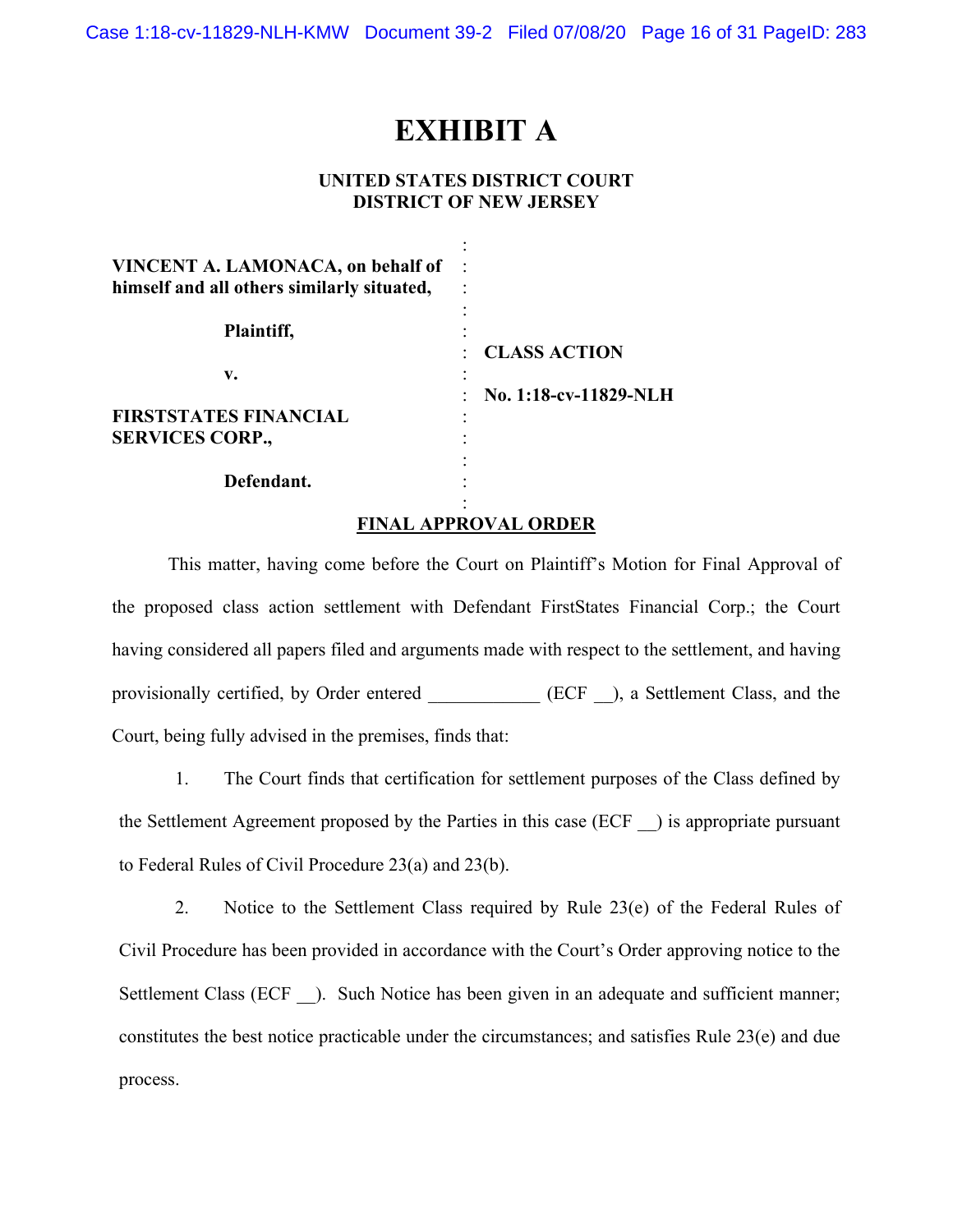3. The Defendant has timely filed notification of this settlement with the appropriate officials pursuant to the Class Action Fairness Act of 2005 ("CAFA"), 28 U.S.C. § 1715. (ECF ). The Court has reviewed such notification and accompanying materials and finds that the Defendant's notification complies fully with the applicable requirements of CAFA.

4. The Settlement Agreement was arrived at as a result of arms-length negotiations conducted in good faith by counsel for the parties and is supported by the Class Representative.

5. The settlement as set forth in the Settlement Agreement is fair, reasonable and adequate to the members of the Settlement Class in light of the complexity, expense and duration of litigation and the risks involved in establishing liability, damages and in maintaining the class action through trial and appeal.

6. The relief provided under the settlement constitutes fair value given in exchange for the release of claims.

7. The persons listed on [exhibit] have validly excluded themselves from the Settlement Class in accordance with the provisions of the Order Directing Notice.

8. The parties and each Class Member have irrevocably submitted to the exclusive jurisdiction of this Court for any suit, action, proceeding or dispute arising out of the Settlement Agreement.

9. It is in the best interests of the parties and the Settlement Class Members and consistent with principles of judicial economy that any dispute between any Settlement Class Member (including any dispute as to whether any person is a Settlement Class Member) and any Released Party which in any way relates to the applicability or scope of the Settlement Agreement or the Final Judgment and Order should be presented exclusively to this Court for resolution by this Court.

2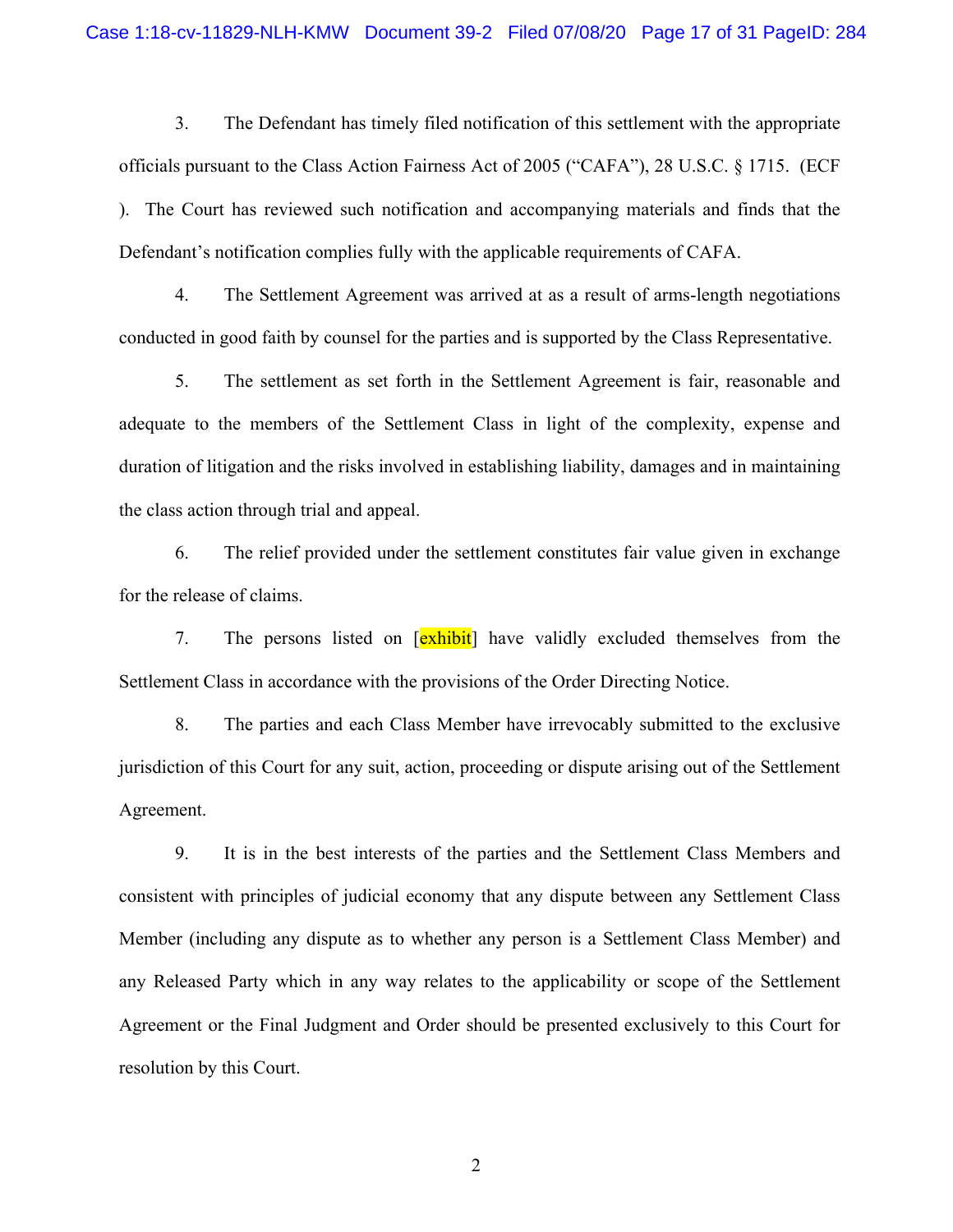#### IT IS THEREFORE ORDERED, ADJUDGED AND DECREED THAT:

10. This action is a class action against Defendant FirstStates Financial Corp. on behalf of a class of consumers defined as follows (the "Settlement Class"): All persons who, from July 19, 2016 through August 18, 2018, were sent one or more letter(s) from Defendant FirstStates Financial Services Corp. in a form substantially similar to the FirstStates Letter attached to the Complaint as Exhibit A.

11. The Settlement Agreement submitted by the parties is finally approved pursuant to Rule 23(e) of the Federal Rules of Civil Procedure as fair, reasonable and adequate and in the best interests of the Class and the parties are directed to consummate the Settlement Agreement in accordance with its terms.

12. This action is hereby dismissed on the merits, with prejudice and without costs.

13. As agreed by the parties in the Settlement Agreement, upon the Effective Date, the Released Parties shall be released and discharged in accordance with the Settlement Agreement.

14. Without affecting the finality of this judgment, the Court hereby reserves and retains jurisdiction over this settlement, including the administration and consummation of the settlement. In addition, without affecting the finality of this judgment, the Court retains exclusive jurisdiction over Defendant and each member of the Settlement Class for any suit, action, proceeding or dispute arising out of or relating to this Order, the Settlement Agreement or the applicability of the Settlement Agreement. Without limiting the generality of the foregoing, any dispute concerning the Settlement Agreement, including, but not limited to, any suit, action, arbitration or other proceeding by a Class member in which the provisions of the Settlement Agreement are asserted as a defense in whole or in part to any claim or cause of

3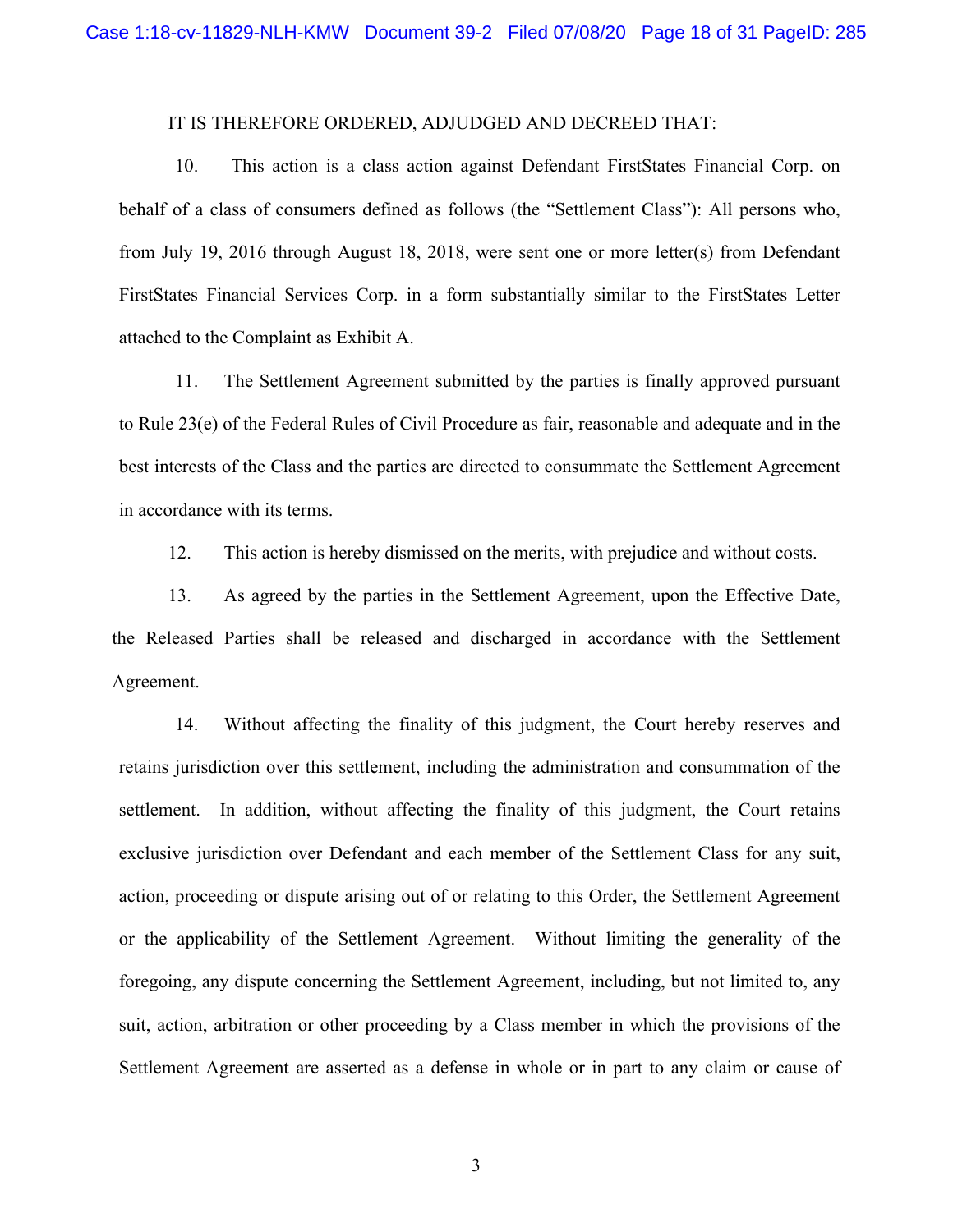action or otherwise raised as an objection, shall constitute a suit, action or proceeding arising out of or relating to this Order. Solely for purposes of such suit, action or proceeding, to the fullest extent possible under applicable law, the parties hereto and all Settlement Class Members are hereby deemed to have irrevocably waived and agreed not to assert, by way of motion, as a defense or otherwise, any claim or objection that they are not subject to the jurisdiction of this Court, or that this Court is, in any way, an improper venue or an inconvenient forum.

15. Upon consideration of Class Counsel's application for fees and reimbursement of expenses, the Court shall enter a separate Order awarding reasonable fees and expenses, to be paid from the Settlement Fund, in an amount to be set forth in that Order.

16. Upon consideration of the application for an individual service award, the Class Representative Vincent A. LaMonaca is awarded the sum of ten thousand dollars (\$10,000.00) to be paid from the Settlement Fund, in consideration of the valuable service he has performed for and on behalf of the Settlement Class.

17. The Court finds, pursuant to Rule 54(b) of the Federal Rules of Civil Procedure, that there is no just reason for delay, and directs the Clerk to enter final judgment.

#### BY THE COURT:

NOEL L. HILLMAN U.S.D.J.

Dated: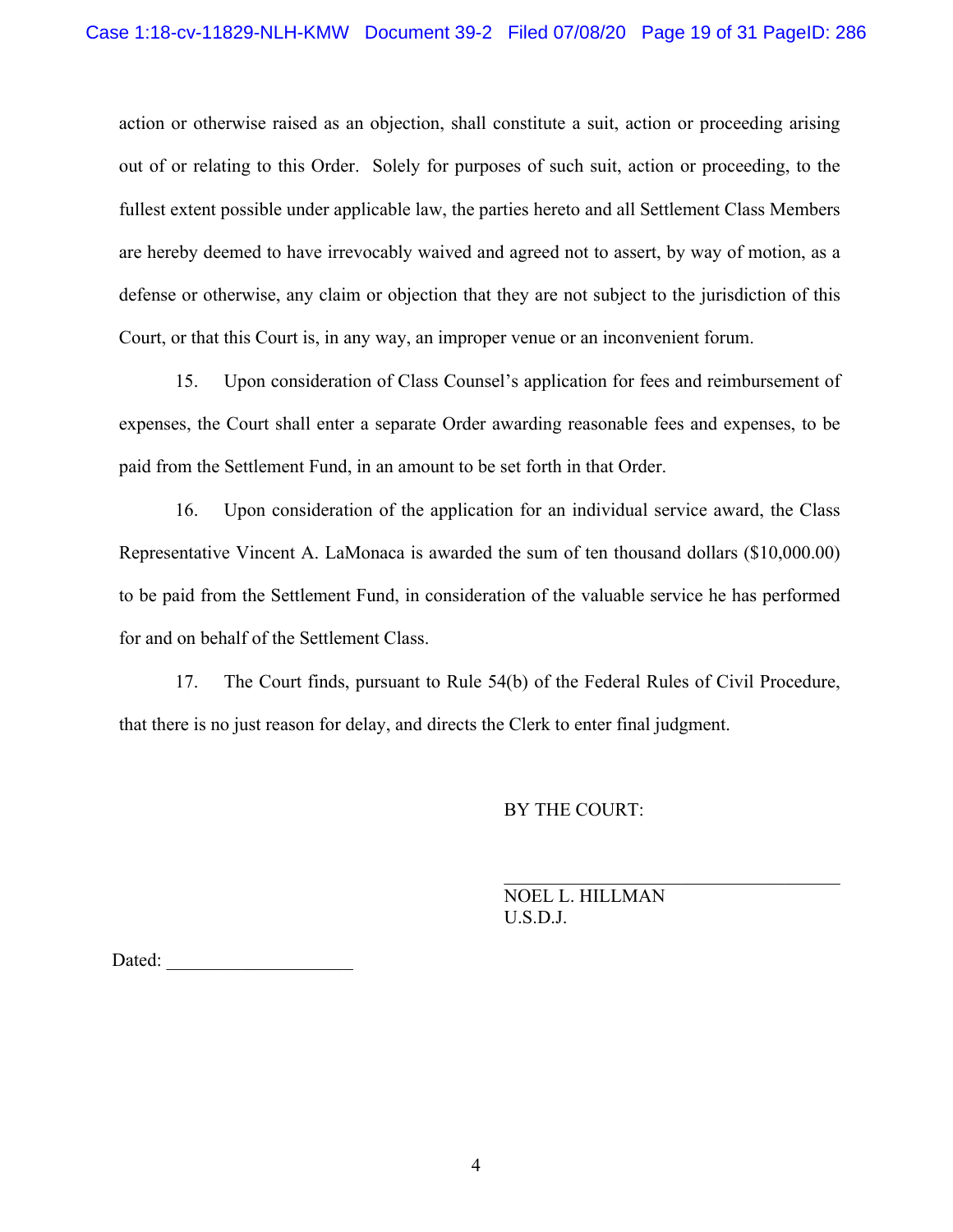Case 1:18-cv-11829-NLH-KMW Document 39-2 Filed 07/08/20 Page 20 of 31 PageID: 287

# **EXHIBIT B**

#### **UNITED STATES DISTRICT COURT DISTRICT OF NEW JERSEY**

| VINCENT A. LAMONACA, on behalf of<br>himself and all others similarly situated, |                       |
|---------------------------------------------------------------------------------|-----------------------|
| Plaintiff,                                                                      | ٠                     |
|                                                                                 | <b>CLASS ACTION</b>   |
| v.                                                                              |                       |
|                                                                                 | No. 1:18-cv-11829-NLH |
| <b>FIRSTSTATES FINANCIAL</b>                                                    | ٠                     |
| <b>SERVICES CORP.,</b>                                                          |                       |
|                                                                                 |                       |
| Defendant.                                                                      |                       |
|                                                                                 |                       |

### **[PROPOSED] ORDER DIRECTING NOTICE TO THE SETTLEMENT CLASS**

The Court, having reviewed the Motion for an Order Directing Notice to the Settlement Class and the Settlement Agreement<sup>1</sup> entered by the Parties, hereby ORDERS that:

1. The Court has considered the proposed Settlement of the claims asserted in this matter on behalf of the Settlement Class proposed to be certified for settlement purposes and defined as follows: All persons who, from July 19, 2016 through August 2018, were sent one or more letter(s) from Defendant FirstStates Financial Services Corp. in a form substantially similar to the FirstStates Letter attached to the Complaint as Exhibit A.

2. Based upon the Court's review, it appears that the settlement is fair, reasonable, and adequate, and that each of the following is true:

- a. the proposed Class Representative Vincent A. LaMonaca and Class Counsel Francis Mailman Soumilas, P.C. have adequately represented the proposed Settlement Class;
- b. the proposed Settlement was negotiated at arm's length;

<sup>1</sup> Capitalized terms used herein shall have the same meaning as used in the Settlement Agreement.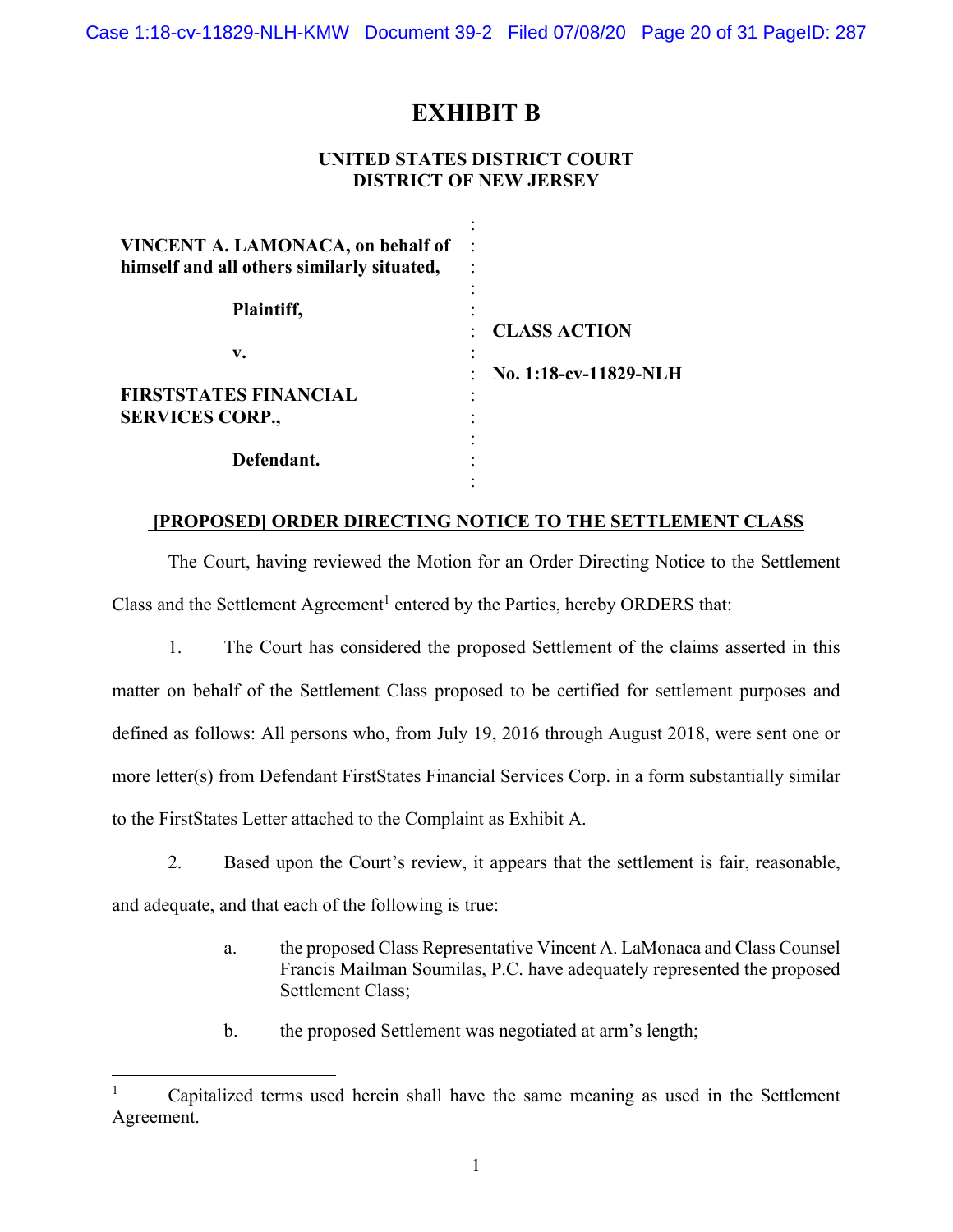- c. the relief provided for the Settlement Class is adequate, taking into account:
	- i. the costs, risks, and delay of trial and appeal;
	- ii. the monetary amount and effectiveness of the proposed method of providing payments to eligible Settlement Class members; and,
	- iii. the terms of the proposed awards of attorneys' fees and costs and individual settlement and service payment to the Class Representative, including timing of payment.
- d. the proposed settlement treats members of the Settlement Class equally relative to each other.
- 3. Based upon the Court's review, it appears that, for purposes of settlement, the

prerequisites to a class action under Fed. R. Civ. P. 23(a) have been satisfied in that:

- a. there are approximately 3,206 members of the Settlement Class;
- b. the claims of the proposed Class Representative Vincent A. LaMonaca are typical of the other members of the Settlement Class;
- c. there are questions of law and fact that are common to all members of the Settlement Class;
- d. the proposed Class Representative will fairly and adequately protect the interests of the Settlement Class and has retained Class Counsel experienced in consumer class action litigation who have and will continue to adequately represent the Settlement Class.
- 4. Based upon the Court's review, for purposes of settlement, it appears that the action

is maintainable as a class action under Fed. R. Civ. P. 23(b)(3) because (a) a class action is superior to other available methods for the fair and efficient adjudication of this controversy, and (b) questions of fact and law common to the members of the Class predominate over any questions affecting only individual members.

5. Therefore, the Court likely will be able to approve the proposed settlement pursuant to Fed. R. Civ. P. 23(e)(2) and certify the proposed Settlement Class for purposes of judgment on the proposed Settlement.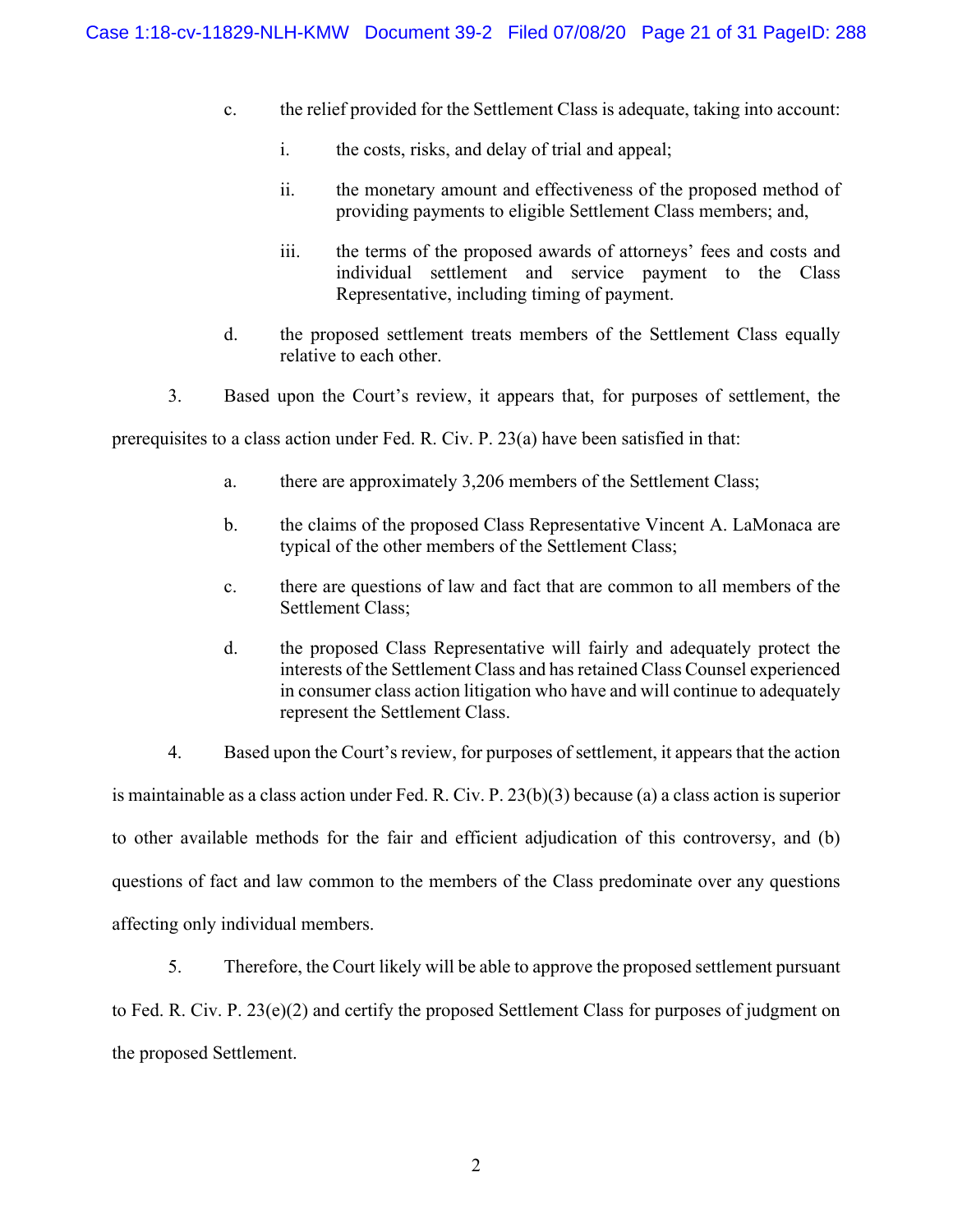6. The Court has reviewed the proposed manner of giving notice as set forth in the Settlement Agreement and proposed notices to class members and finds that the proposed method of notice distribution fully satisfies the requirements of Fed. R. Civ. P. 23 and due process, constitutes the best notice practicable under the circumstances, and shall constitute due and sufficient notice to all persons entitled thereto.

7. No later than fifteen (15) days of the date of this Order, Defendant shall compile and securely deliver to the Settlement Administrator a class list providing the name and mailing address for each member of the Settlement Class.

8. No later than fifteen (15) days prior to the Final Approval Hearing, the Settlement Administrator will cause a declaration to be filed with the Court that notice of the Settlement was given as required by the Settlement Agreement.

9. The Court will hold a Final Approval Hearing pursuant to Fed. R. Civ. P. 23(e) on \_\_\_\_\_\_\_\_\_\_\_\_\_\_\_, 2020 (at least 110 days after entry of Order Directing Notice to the Settlement Class) at the U.S. District Court for the District of New Jersey, located at Mitchell H. Cohen Building & U.S. Courthouse, 4th & Cooper Streets, Camden, NJ 08101, Courtroom 3A at \_\_\_\_\_\_\_\_\_\_, \_.m. for the following purposes:

- a. To determine whether the proposed settlement is fair, reasonable and adequate and should be granted final approval by the Court;
- b. To determine whether a final judgment should be entered dismissing the claims of the Settlement Class with prejudice, as required by the Settlement Agreement;
- c. To consider the application of Class Counsel for an award of attorney's fees and expenses, and for an individual settlement and service award to the Class Representatives; and
- d. To rule upon other such matters as the Court may deem appropriate.

10. If a Settlement Class Member chooses to opt out of the Settlement Class, such Settlement Class Member is required to submit a request for exclusion to the Settlement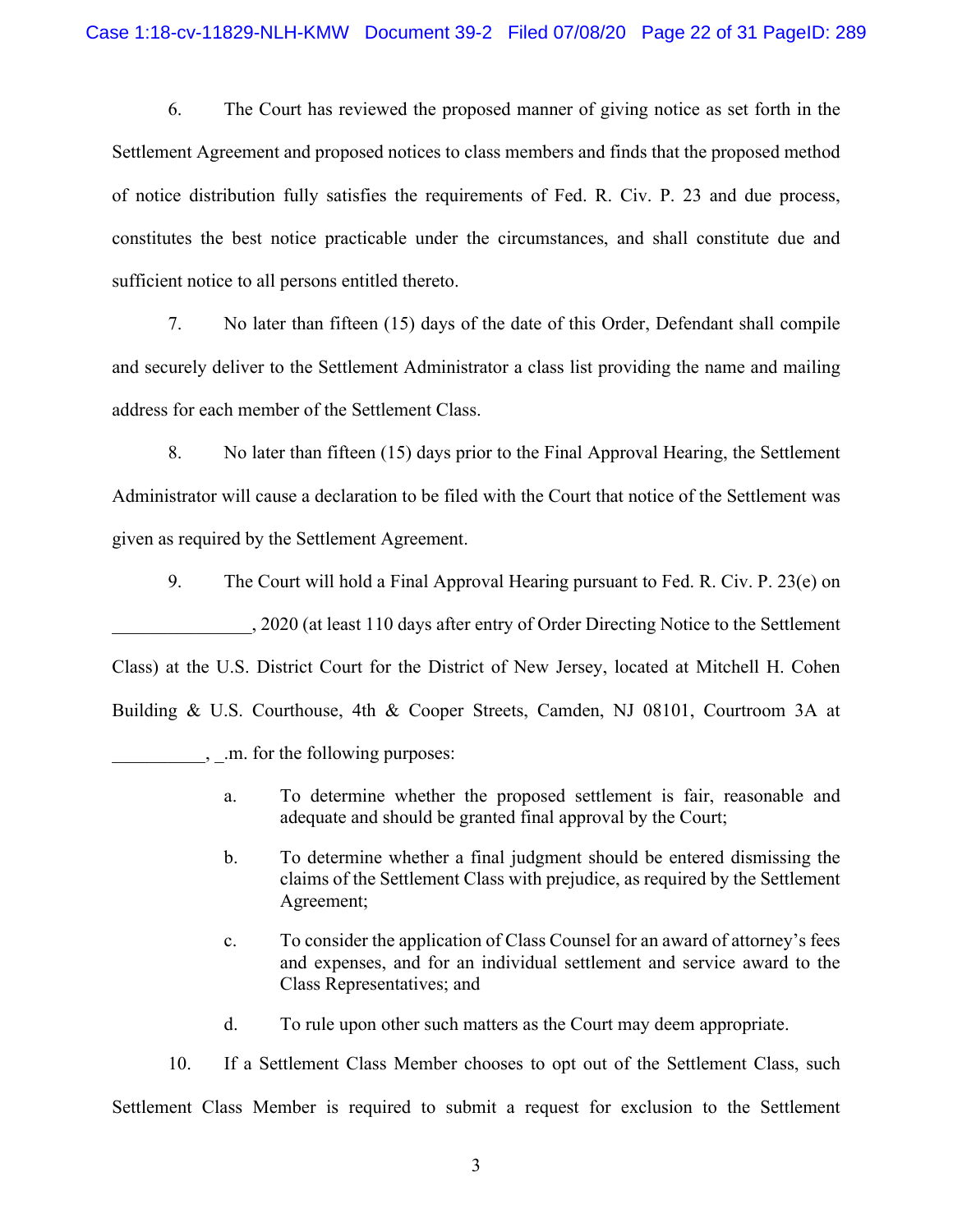Administrator in the manner described in the Settlement Agreement, submitted no later than sixty (60) calendar days of the date of notice. No later than ten (10) business days after the Opt-Out Deadline Date, the Settlement Administrator shall provide to Class Counsel and Defendant's Counsel a complete list of all Settlement Class Members who have properly opted out of the Settlement Classes together with copies of the opt out requests.

11. A Settlement Class Member who does not file timely a request for exclusion shall be bound by all subsequent proceedings, orders, and judgments in this action. Any Settlement Class Member who submits a timely request for exclusion may revoke his or her request for exclusion by submitting to the Settlement Administrator a written statement of revocation, postmarked or received no later than fourteen (14) days before the date of the Final Approval Hearing.

12. Any Settlement Class Member who wishes for the Court to consider an objection to the Settlement must submit a notice of objection via First Class Mail to (a) Class Counsel; (b) Defendant's Counsel; and (c) the Clerk of the Court. Such objection shall be personally signed and state: the caption of the Litigation; the full name, address and telephone number of the Class Member objecting to the Settlement; a detailed statement of each objection asserted, including the grounds for objection and reasons for appearing and being heard, together with any documents such Class Member wishes to be considered in support of the objection; the identity of all counsel who represent the objector, including any former or current counsel who may be entitled to compensation for any reason related to the objection to the Settlement or Fee Petition; any and all agreements that relate to the objection or the process of objecting—whether written or oral between objector or objector's counsel and any other person or entity; the identity of all counsel representing the objector who will appear at the Final Approval Hearing; and, all relief sought.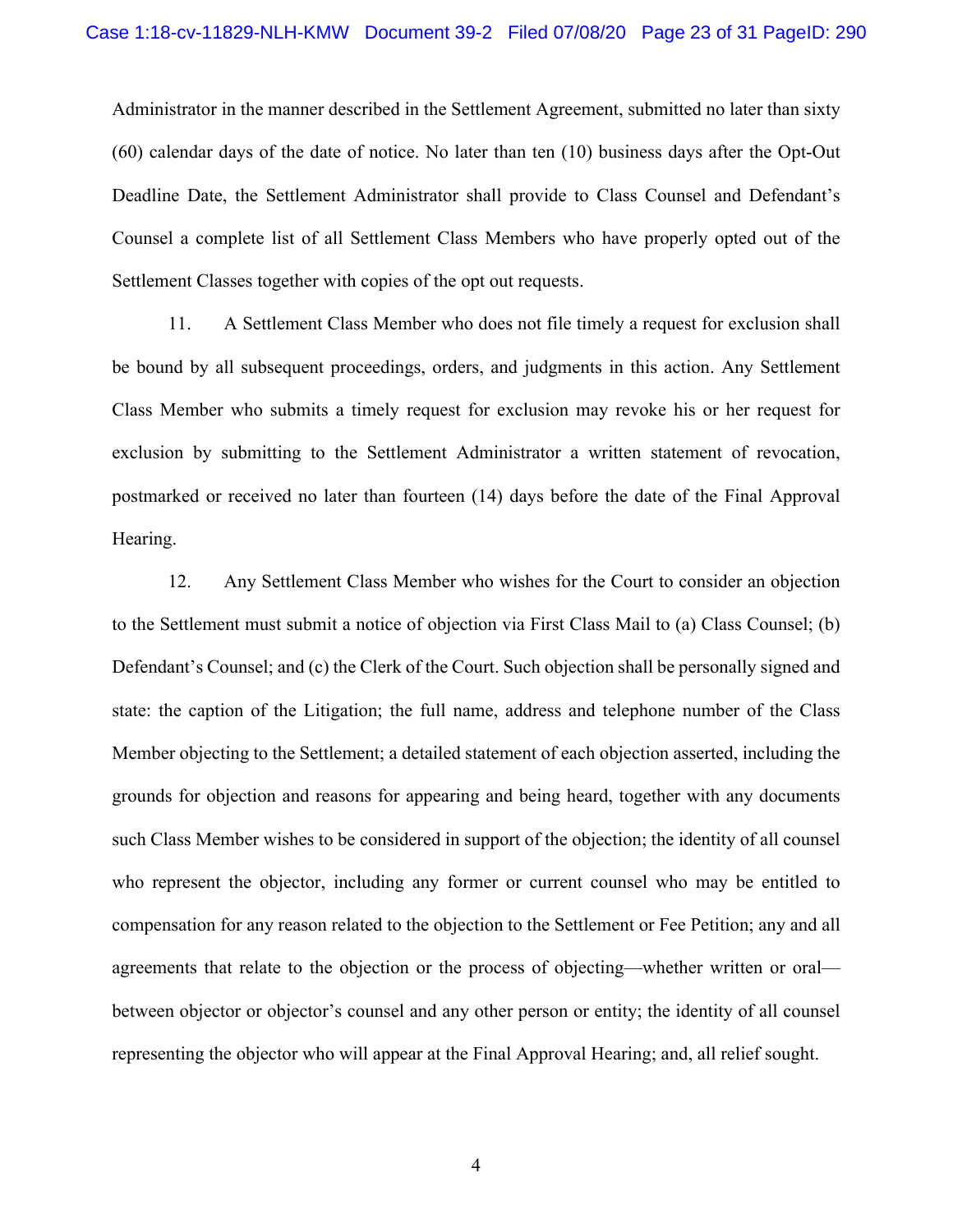13. Any objector who wishes to be heard at the Final Approval Hearing must also file a notice of intent to appear with the Court Clerk's office no later than ten (10) business days before the Final Approval Hearing, and must provide both Class Counsel and Defendant's Counsel with copies of the notice of intent to appear.

14. All briefs, memoranda, petitions and affidavits to be filed in support of final approval of the Settlement, an individual settlement and service award to the proposed Class Representative and for an award of attorneys' fees and expenses shall be filed no later than ten (10) days prior to the Final Approval Hearing, or within another time set by the Court.

15. The Court retains exclusive jurisdiction over this action to consider all further matters arising out of or connected with the Settlement Agreement.

Dated:

# BY THE COURT:

THE HONORABLE NOEL L. HILLMAN United States District Judge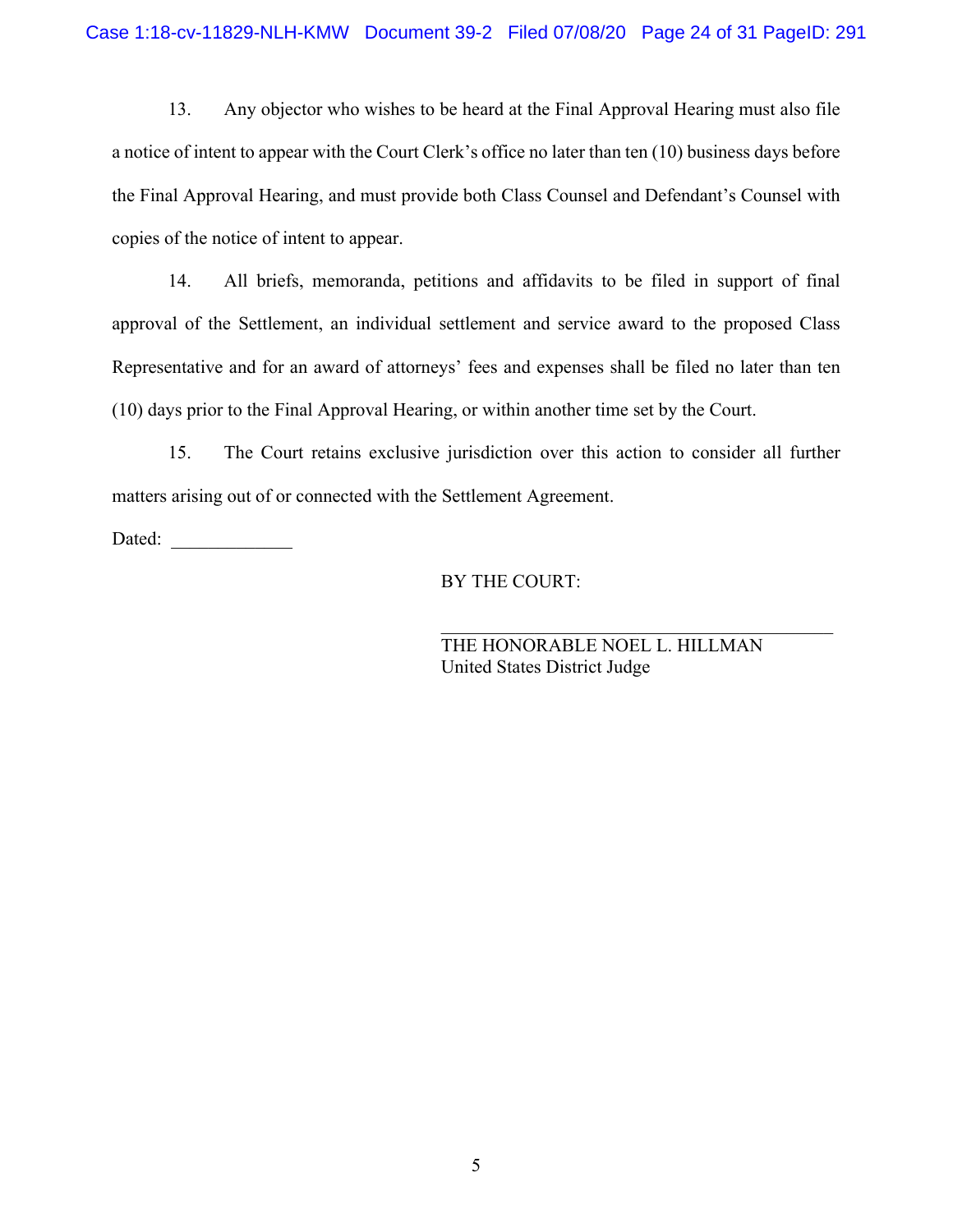# **EXHIBIT C**

# UNITED STATES DISTRICT COURT FOR THE DISTRICT OF NEW JERSEY

# If you were sent one or more letter(s) from Defendant FirstStates Financial Services Corp. from July 19, 2016 through August 18, 2018, you could get a payment from a class action settlement.

*A federal court authorized this notice. This is not a solicitation from a lawyer.*

- A settlement will provide a Settlement Fund of \$400,000 to pay people who were sent a letter from FirstStates Financial Services Corp. between July 19, 2016 and August 18, 2018.
- The settlement resolves a lawsuit over whether FirstStates Financial Services Corp. ("Defendant") failed to comply with legal requirements sending letters seeking to recover alleged debt. The settlement avoids costs and risks to you from continuing the lawsuit; pays money to people like you; and releases Defendant from liability.
- The two sides disagree on how much money could have been won if this case went to trial.
- The parties estimate that each class member will receive approximately \$80.00 from the Settlement Fund.
- Lawyers for the class members will ask the Court for approximately one-third of the Settlement Fund to be paid by Defendant—as fees and expenses for investigating the facts, litigating the case, and negotiating the settlement—and for \$10,000 to be paid to the Class Representative for his services.
- Your legal rights are affected whether you act, or don't act. Read this notice carefully.

# YOUR LEGAL RIGHTS AND OPTIONS IN THIS SETTLEMENT:

| <b>DO NOTHING</b>       | Receive a payment under the settlement.                                                                                                                  |
|-------------------------|----------------------------------------------------------------------------------------------------------------------------------------------------------|
| <b>EXCLUDE YOURSELF</b> | Get no payment. This is the only option that allows you to ever be part of<br>any other lawsuit against FirstStates about the legal claims in this case. |
| <b>OBJECT</b>           | Write to the Court about why you don't like the settlement.                                                                                              |
| <b>GO TO A HEARING</b>  | Ask to speak in Court about the fairness of the settlement.                                                                                              |

- These rights and options—**and the deadlines to exercise them—**are explained in this notice.
- The Court in charge of this case still has to decide whether to approve the settlement. Payments will be made if the Court approves the settlement and after any appeals are resolved. Please be patient.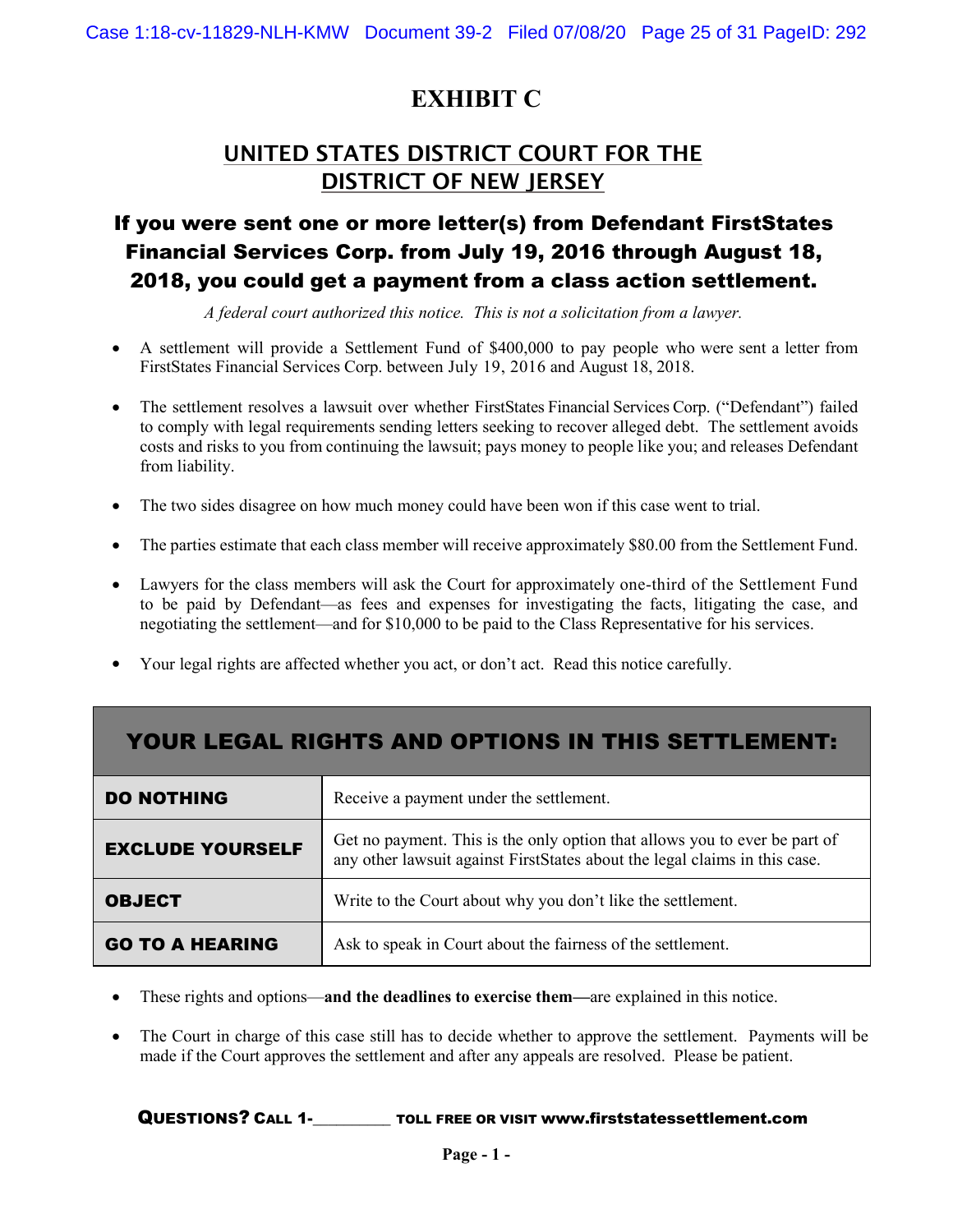# WHAT THIS NOTICE CONTAINS

| 1. What is contained in this notice package?                                 |  |
|------------------------------------------------------------------------------|--|
| What is this lawsuit about?<br>2.                                            |  |
| 3. Why is this a class action?                                               |  |
| 4. Why is there a settlement?                                                |  |
|                                                                              |  |
| 5. How do I know if I am part of the settlement?                             |  |
| 6. Are there are exceptions to being included?                               |  |
| 7. I'm still not sure if I am included.                                      |  |
|                                                                              |  |
| 8. What does the settlement provide?                                         |  |
| 9. When would I get my payment?                                              |  |
| 10. What am I giving up to get a payment to stay in the Class?               |  |
|                                                                              |  |
| 11. How do I get out of the settlement?                                      |  |
| 12. If I don't exclude myself, can I sue Defendant for the same thing later? |  |
| 13. If I exclude myself, can I get money from this settlement?               |  |
|                                                                              |  |
| 14. Do I have a lawyer in this case?                                         |  |
| 15. How will the lawyers be paid?                                            |  |
|                                                                              |  |
| 16. How do I tell the Court that I don't like the settlement?                |  |
| 17. What's the difference between objecting and excluding?                   |  |
|                                                                              |  |
| 18. When and where will the Court decide whether to approve the settlement?  |  |
| 19. Do I have to come to the hearing?                                        |  |
| 20. May I speak at the hearing?                                              |  |
|                                                                              |  |
| 21. What happens if I do nothing at all?                                     |  |
|                                                                              |  |
| 22. How do I get more information?                                           |  |

# BASIC INFORMATION

#### 1. What is contained in this notice package?

If you are a member of the class of persons described in section 5 below, you may be eligible to receive a payment from a class action settlement. This package explains the lawsuit, the settlement, your legal rights, what benefits are available, who is eligible for them, and how to get them.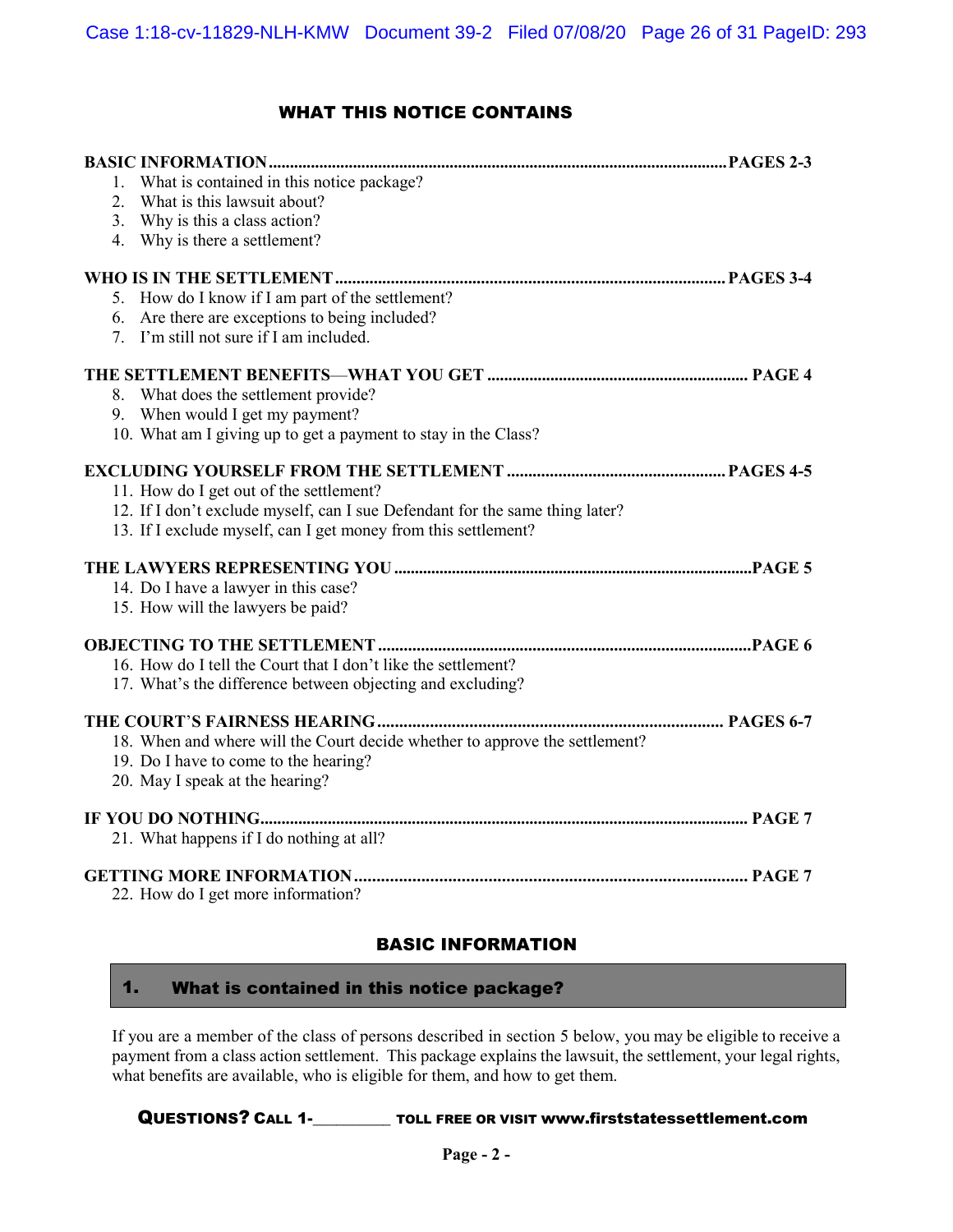You have a right to know about the proposed settlement of a class action lawsuit, and about all of your options, before the Court decides whether to approve the settlement. If the Court approves it, and after objections and appeals are resolved, an administrator appointed by the Court will make the payments that the settlement allows. You will be informed of the progress of the settlement.

The Court in charge of the case is the United States District Court for the District of New Jersey. This class action is *LaMonaca v. FirstStates Financial Services Corp.* The person who sued is called the Plaintiff, and the company he sued, FirstStates Financial Services Corp., is called the Defendant.

#### 2. What is this lawsuit about?

The lawsuit claimed that Defendant failed to comply with the federal Fair Debt Collection Practices Act and state law by attempting to collect debt for which Plaintiff alleges there was no basis in contract or law. Defendant denies that it did anything wrong. The Complaint and Answer to the Complaint are available on the settlement website: www.firststatessettlement.com.

# 3. Why is this a class action?

In a class action, one or more people called Class Representative (in this case Vincent A. LaMonaca), sue on behalf of people who have similar claims. All these people are a Class or Class Members. One court resolves the issues for all Class Members, except for those who exclude themselves from the Class. U.S. District Judge Noel L. Hillman oversees this class action.

#### 4. Why is there a settlement?

The Court did not decide in favor of the Plaintiff or the Defendant. There was no trial. Instead, both sides agreed to a settlement after vigorous pre-trial litigation, including motion practice, discovery and mediation sessions in front of a professional mediator in Philadelphia, PA. By reaching a settlement agreement (which is available at www.firststatessettlement.com), the parties avoid the cost of a trial, and the people affected will get compensation. The Class Representative and the attorneys think the settlement is best for all Class Members.

# WHO IS IN THE SETTLEMENT

#### 5. How do I know if I am part of the settlement?

You are receiving this notice because, according to Defendant's records, you were sent one or more letter(s) from Defendant FirstStates Financial Services Corp. in a form substantially similar to the FirstStates Letter attached to the Complaint as Exhibit A.

#### 6. Are there exceptions to being included?

You are not a Class Member if you are an employee, officer, director, legal representative, or agent of the Defendant.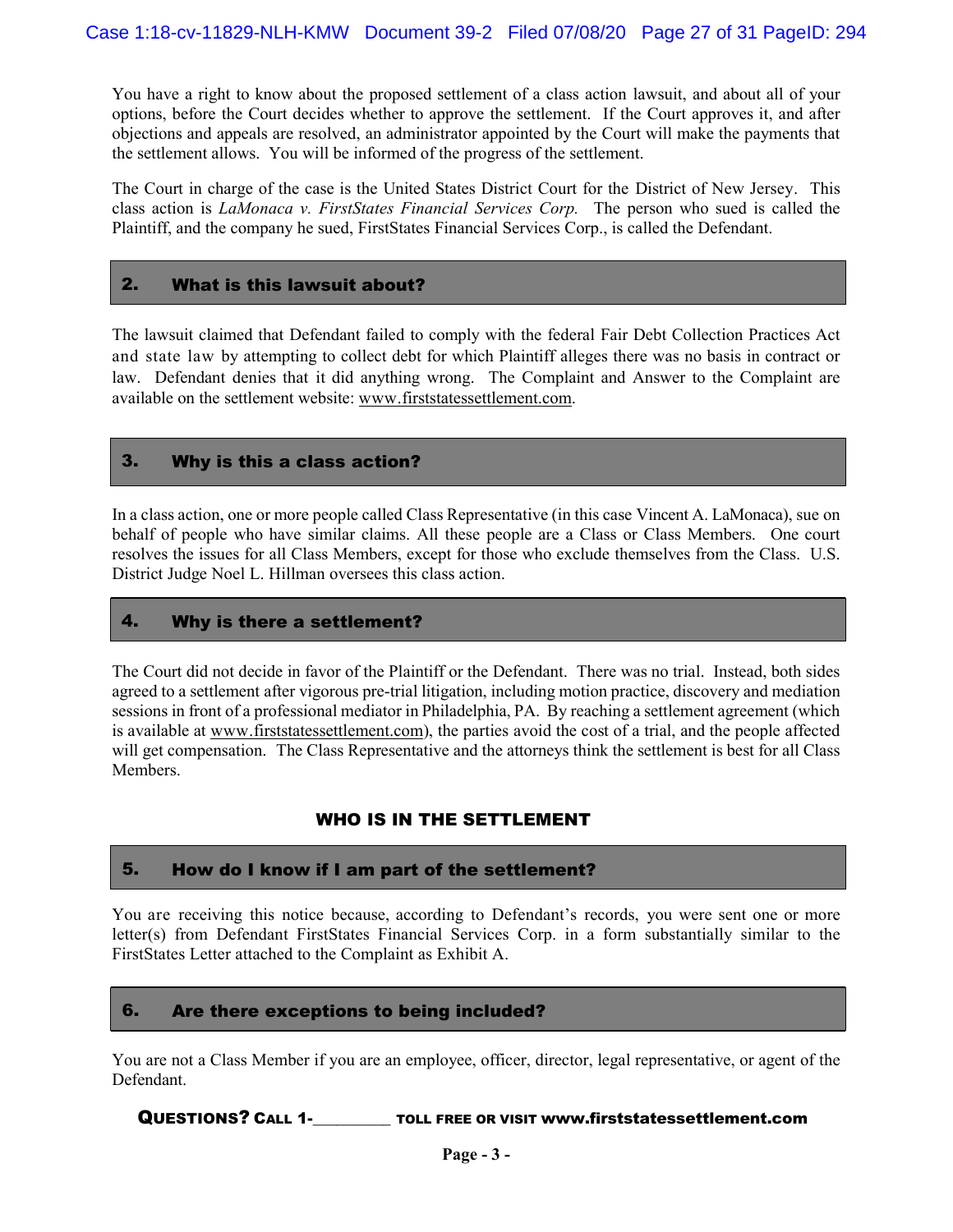#### 7. I'm still not sure if I am included.

If you are still not sure whether you are included, you can ask for free help. You can call **[settlement**] administrator number] or visit www.firststatessettlement.com for more information.

## THE SETTLEMENT BENEFITS—WHAT YOU GET

#### 8. What does the settlement provide?

Defendant has agreed to create a \$400,000 fund from which each Class Member who does not exclude him or herself from the settlement will be mailed a check.

#### 9. When would I get my payment?

The Court will hold a hearing on \_\_\_\_\_\_\_\_\_\_\_\_\_\_\_, 2020 at \_\_\_:00 \_. m. at the United States District Court for the District of New Jersey, Mitchell H. Cohen Building & U.S. Courthouse, 4th & Cooper Streets, Camden, NJ 08101, Courtroom 3A, to decide whether to approve the settlement. If Judge Hillman approves the settlement after that, there may be appeals. It's always uncertain what the outcome of any appeals will be, and resolving them can take time, perhaps more than a year. Please be patient.

# EXCLUDING YOURSELF FROM THE SETTLEMENT

#### 10. What am I giving up to get a payment or stay in the Class?

Unless you exclude yourself, you are staying in the Class, and that means that you can't sue, continue to sue, or be part of any other lawsuit against the Defendant about the legal issues in this case. It also means that all of the Court's orders will apply to you and legally bind you.

If you don't want a payment from this settlement, but you want to keep the right to sue or continue to sue any of the Defendant on your own, about the legal issues in this case, then you must take steps to get out. This is called excluding yourself—or is sometimes referred to as opting out of the Class.

#### 11. How do I get out of the settlement?

To exclude yourself from the settlement, you must send a letter by mail saying that you want to be excluded from *LaMonaca v. FirstStates Financial Services Corp*. Be sure to include your name, address, telephone number, and your signature. You must mail your exclusion request postmarked no later than **the set of the set of the set of the set of the set of the set of the set of the set of the set of the set of the set of the set of 2020** to:

> LaMonaca v. FirstStates Financial – Exclusion Request  $c/o$

QUESTIONS? CALL 1-\_\_\_\_\_\_\_\_\_\_ TOLL FREE OR VISIT www.firststatessettlement.com

**Page - 4 -**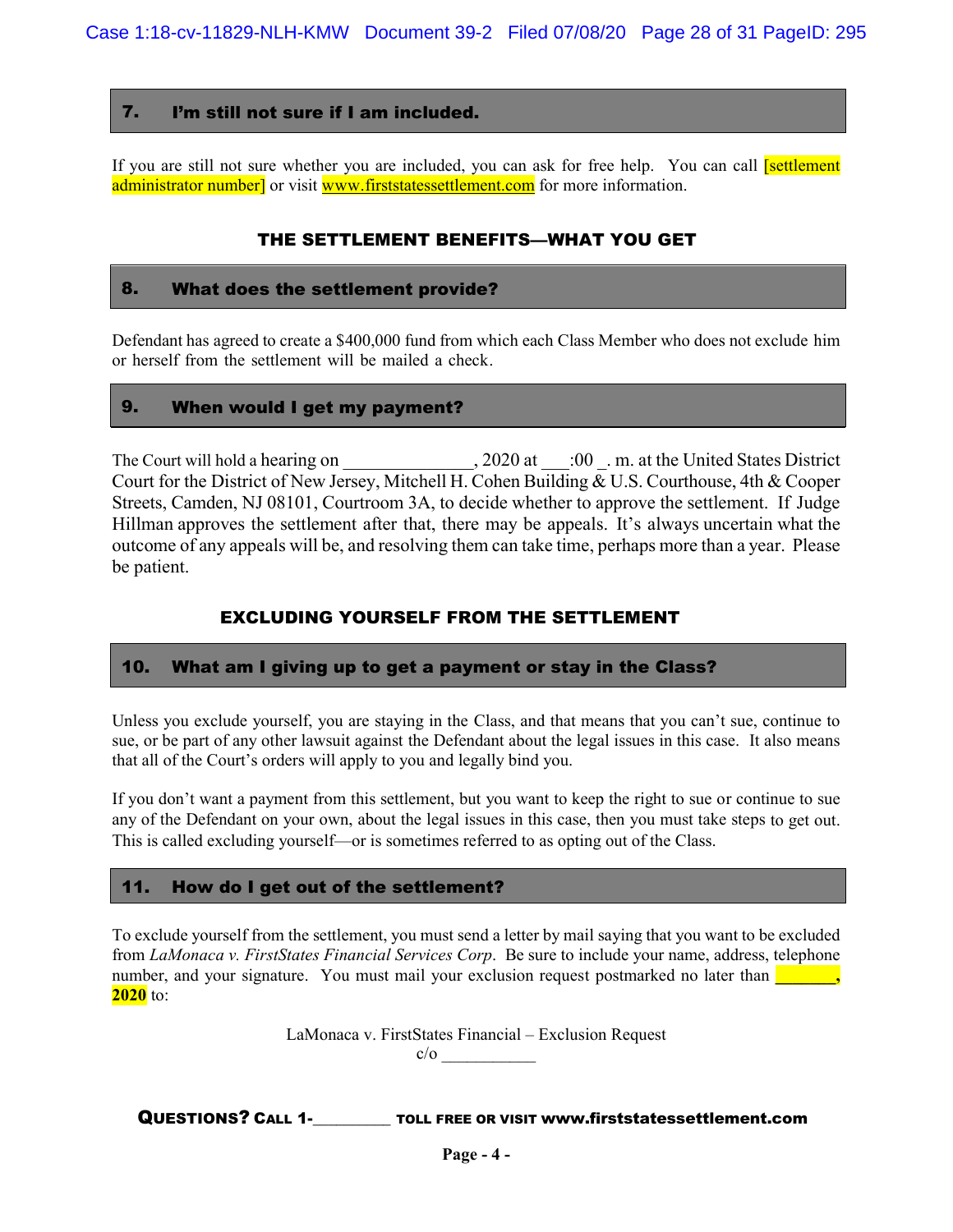If you ask to be excluded, you will not get any settlement payment, and you cannot object to the settlement. You will not be legally bound by anything that happens in this lawsuit. You may be able to sue (or continue to sue) the Defendant in the future.

# 12. If I don't exclude myself, can I sue Defendant for the same thing later?

No. Unless you exclude yourself, you give up any right to sue Defendant for the claims that this settlement resolves. If you have a pending lawsuit, speak to your lawyer in that case immediately. You must exclude yourself from this Class to continue your own lawsuit. Remember, the exclusion deadline is  $\blacksquare$ **2020**.

### 13. If I exclude myself, can I get money from this settlement?

No. If you exclude yourself, you will not receive money from this settlement. But you may sue, continue to sue, or be part of a different lawsuit against Defendant.

# THE LAWYERS REPRESENTING YOU

### 14. Do I have a lawyer in this case?

The law firm of Francis Mailman Soumilas, P.C. in Philadelphia, PA represents you and other Class Members. The contact information for this law firm is:

#### **FRANCIS MAILMAN SOUMILAS, P.C.**

1600 Market Street, Suite 2510 Philadelphia, PA 19103

These lawyers are called Class Counsel. You will not be charged for these lawyers. If you want to be represented by your own lawyer, you may hire one at your own expense.

# 15. How will the lawyers be paid?

Class Counsel will ask the Court to approve payment to them of approximately one-third of the Settlement Fund for attorneys' fees and expenses. The attorneys' fees would pay Class Counsel for investigating the facts, litigating the case, and negotiating the settlement. The Court may award less than this amount. Defendant has agreed not to oppose the request for fees and expenses. The costs of administering the settlement will be paid separately by the Defendant.

# OBJECTING TO THE SETTLEMENT

# 16. How do I tell the Court that I don't like the settlement?

If you're a Class Member, you can object to the settlement if you don't like any part of it. You can give reasons why you think the Court should not approve it. The Court will consider your views. To object, you must send a letter saying that you object to the settlement in *LaMonaca v.*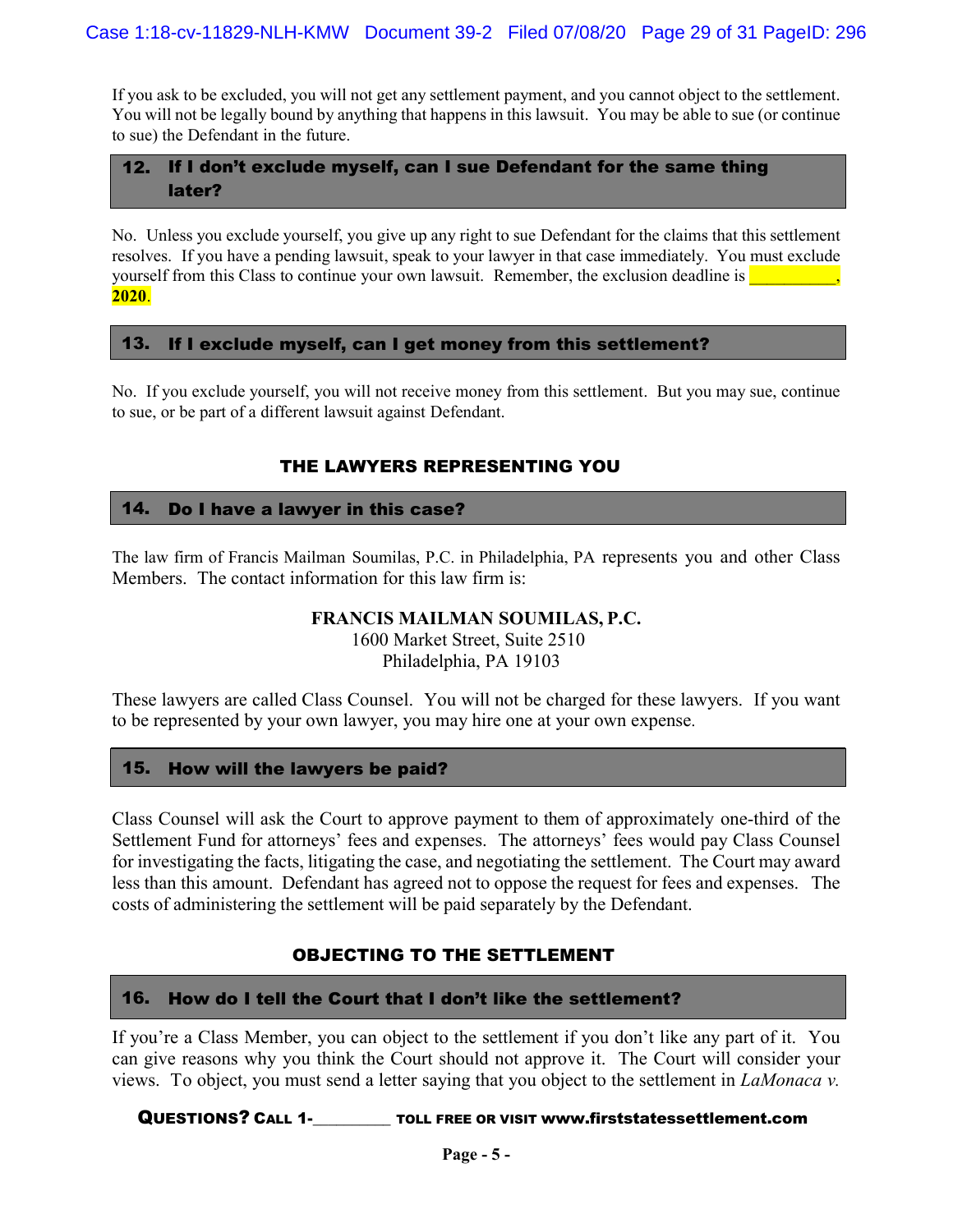*FirstStates Financial Services Co*. Be sure to include: your name, the city and state in which you live, your telephone number, the reasons you object to the settlement; whether you plan to come to the Fairness Hearing and you (or anyone else) want to speak; if you have a lawyer (who is not one of the lawyers for the class), the name of the lawyer(s) representing you; and if they exist, any agreements relating to your objection or the process of objecting. You must sign the letter yourself – an attorney or other representative cannot sign for you.

Your objection must be received by the Clerk of Court at the following address no later than **. 2020.** You should also send copies of your objection to Counsel at the following addresses:

| <b>CLASS COUNSEL</b> | <b>DEFENSE COUNSEL</b>                                                                         |
|----------------------|------------------------------------------------------------------------------------------------|
|                      | Deasey, Mahoney & Valentini, Ltd.                                                              |
|                      | 103 Chesley Drive, Suite 101                                                                   |
|                      | Media, PA 19063                                                                                |
|                      |                                                                                                |
|                      |                                                                                                |
|                      |                                                                                                |
|                      |                                                                                                |
|                      |                                                                                                |
|                      | Francis Mailman Soumilas, P.C.<br>1600 Market Street<br>Suite $2510$<br>Philadelphia, PA 19103 |

# 17. What's the difference between objecting and excluding?

**Objecting** is simply telling the Court that you don't like something about the settlement. You can only object if you stay in the Class.

**Excluding** yourself is telling the Court that you don't want to be part of the Class. If you exclude yourself, you have no basis to object because the case no longer affects you.

# THE COURT'S FAIRNESS HEARING

The Court will hold a hearing to decide whether to approve the settlement. You may attend, and you may ask to speak, but you don't have to.

# 18. When and where will the Court decide whether to approve the settlement?

The Court will hold a Fairness Hearing at  $\frac{1}{\sqrt{2}}$  m. on  $\frac{1}{\sqrt{2}}$  2020, at the United States District Court for the District of New Jersey, United States Courthouse, Mitchell H. Cohen Building & U.S. Courthouse, 4th & Cooper Streets, Camden, NJ 08101, Courtroom 3A. At this hearing, the Court will consider whether the settlement is fair, reasonable, and adequate and whether the requested payments to Class Counsel and Class Representatives are proper. If there are objections, the Court will consider them. Judge Kane will listen to people who have asked to speak at the hearing. After the hearing, the Court will decide whether to approve the settlement. We do not know how long these decisions will take.

#### 19. Do I have to come to the hearing?